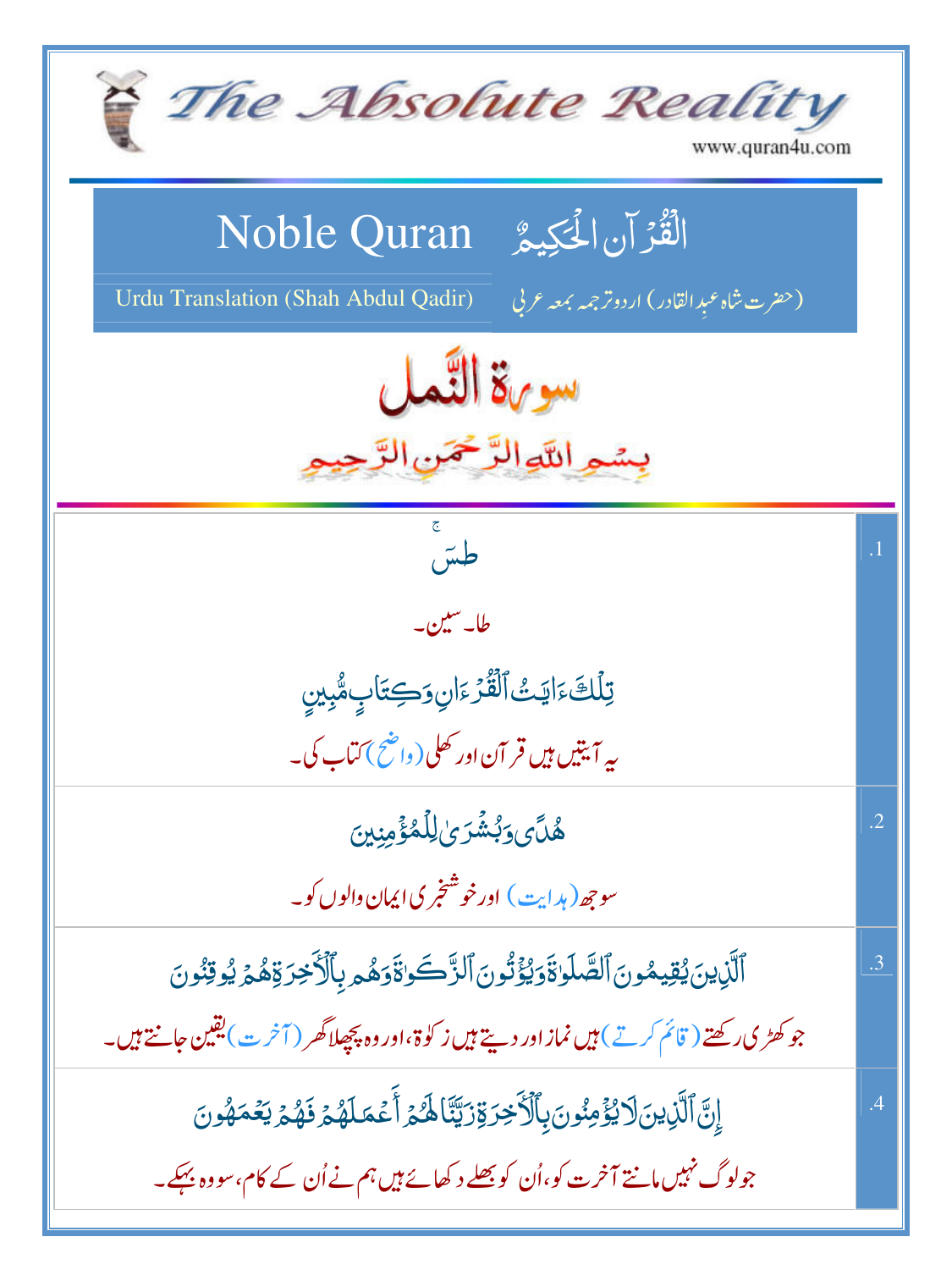| أُوْلَيْكَ ٱلَّذِينَ لَهُمْ سُوَءُ ٱلْعَذَابِ وَهُمْ فِى ٱلْأَخِرَةِهُمُ ٱلْأَخْسَرُونَ       | $\overline{.5}$ |
|-----------------------------------------------------------------------------------------------|-----------------|
| وہی ہیں جنکو بُری طرح کی مارہے،اور آخرت میں وہی ہیں خراب۔                                     |                 |
| وَإِنَّكَ لَتُلَقَّى ٱلْقُرْءَانَ مِن لَّكُنۡ حَكِيمٍ عَلِيمٍ                                 | .6              |
| اور ت <mark>جھ کونو قر آن ملتاہے ایک حکمت والے خمر دار سے۔</mark>                             |                 |
| ٳۣۮؘۊؘٳڶۿۅۺؽٳڒؘٛۿڸڢۦٳۣڋۣۜٚ٤ؘٳڶڹۺؿٛڹٲ؆                                                         |                 |
| جب کہاموسیٰ نے اپنے گھر والوں کو، میں نے دیکھی ہے ایک آگ،                                     |                 |
| <i>ۺۜٙ</i> ٵؾؚؠػۢڡڟڹٞؠٵۼؚ <i>ؘ</i> ڹڔۣٲؘۏ٤ٵؾؚؠػۢڡڔۑؚۺ <sub>ػ</sub> ٲٮٟۣڦؘڹڛۣڶؖۼۜڷػؙۿ۩ٙڞؙڟڵۏڹ  |                 |
| اب لا تاہوں تمہارے پاس وہاں سے پچھ خبر ، پالا تاہوں انگاراسُلگا کر ، شاید تم تابوِ۔           |                 |
| فَلَمَّاجَاًءَهَانُودِيَأَنُ بُورِكَ مَن فِي ٱلنَّارِ وَمَنْ حَوْلَهَا                        | $\overline{8}$  |
| پھر جب پہنچااس پاس، آواز ہوئی، کہ بر کت رکھتاہے جو کوئی آگ میں ہے اور جو کوئی اسکے آس پاس ہے، |                 |
| وَسُبۡحَنَ ٱللَّهِمَٰتِِ ٱلۡعَلَمِینَ                                                         |                 |
| اور پاک ہے ذات اللہ کی جو صاحب سارے جہان کا۔                                                  |                 |
| يَمُوسَىَ إِنَّهُ أَنَا اللَّهُ الْعَزِيزُ الْحَكِيمُ                                         | .9              |
| اے موسیٰ! وہ میں اللہ ہوں زبر دست حکمتوں والا۔                                                |                 |
| وَأَلَّقِ عَصَاكَ                                                                             | .10             |
| اور ڈال دے لا تھی اپنی۔                                                                       |                 |
| 2                                                                                             |                 |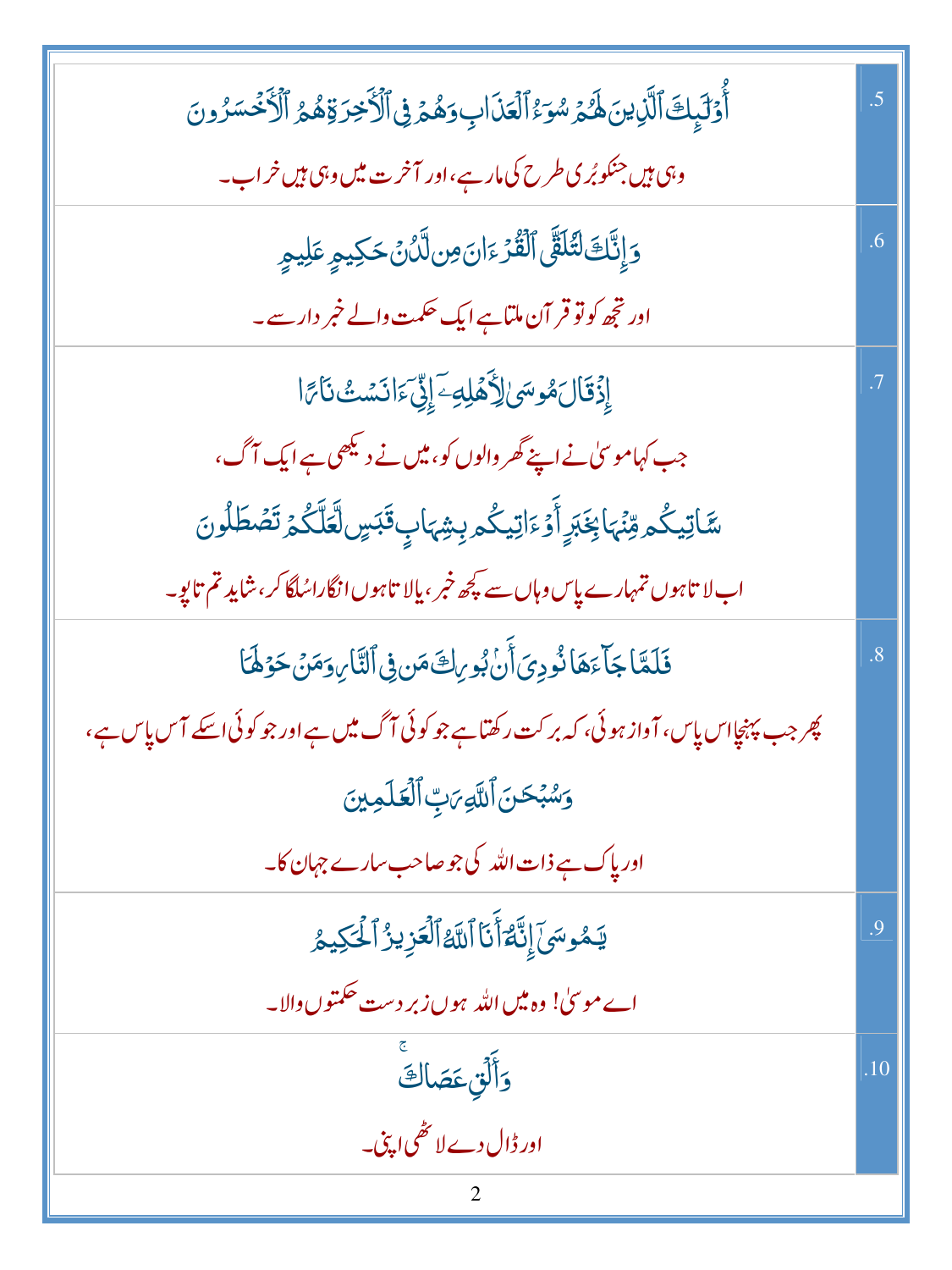| فَلَمَّا يَ اَهَاتَهُتَزُّ كَأَنَّهَا جَالٌّ وَلَّىٰ مُدۡ بِرَّ اوَلَهُ يُعَقِّبُ        |     |
|------------------------------------------------------------------------------------------|-----|
| چر جب دیکھااس کو پھن پھناتے جیسے سانپ کی لگ، پھر اپنیٹھ دے کر اور پیچھپے نہ دیکھا۔       |     |
| يَمُوسَىٰ لَاتَّخَفُ إِنِّ لَا يَخَاثُ لَدَىً الْمُرْسَلُونَ                             |     |
| اے موسیٰ! ڈرنہ کھا،میں جو ہوں میرے پاس نہیں ڈرتے رسول۔                                   |     |
| ٳؚٳۜ۠ۮڡؘڹڟؘڶٙۄؘڐؙۿڗڹڷڶڂۺڹۢؗٲڹڡؘڷۺۊٷؘٳؚڹۣٚۼؘڨؙۏ؆۠؆ڿۑۿ                                     | .11 |
| مگر جس نے زیادتی کی، پھر بدل کر نیکی کی بُرائی کے پیچھے، تومیں بخشنے والا مہر بان ہوں۔   |     |
| <u>ۅٙٲؖۮڿڶؙؾٮؘڶ<sup>ۣ</sup>؋ڣ</u> ڿؽٙۑؚڬ <i>ؾٚۮ۫ۮڿ</i> ۘڹؿۻؘٲٶڽۛ۫ۼؘڹ <sub>ٚ</sub> ڔۺۅٙۦٟ | .12 |
| اور ڈال ہاتھ اپنااپنے گریبان میں، کہ نظے چِٹا(سفید)، نہ <u>پ</u> چھ برائی ہے۔            |     |
| ڣۣ <i>۫</i> ؾؚۺۼٵؾؾؚٳ۪ڸؘ؋ۯۼۏڹؘۏڡؘۏڡ                                                      |     |
| ىيەمل كرنونشانياں فرعون اور اسكى قوم كى طرف۔                                             |     |
| إِنَّهُمۡ كَانُواۡقَوۡمَاۡفَسِقِینَ                                                      |     |
| بیثک وہ تھےلوگ بے حکم۔                                                                   |     |
| فَلَمَّاجَاءَتَّهُمْ ءَايَتُنَامُبۡصِرَةَۚقَالُواۡهَـٰٓدَاسِحۡرٌ مُّبِينٌ                | .13 |
| پھر جب پہنچیں اُن پاس ہماری نشانیاں سمجھانے کو بولے ، یہ جادوہے صر پخ (کھلا)۔            |     |
| وَجَحَلُواۡبِهَاوَٱسۡتَيۡقَنَتُهَاۤٱنۡفُسُهُمۡ ظُلۡمَّاوَعُلُوَّاۤ                       | .14 |
| اور ان سے منکر ہو گئے،اور ان کو یقین جان چکے تھے اپنے جی میں بے انصافی اور غرور سے۔      |     |
|                                                                                          |     |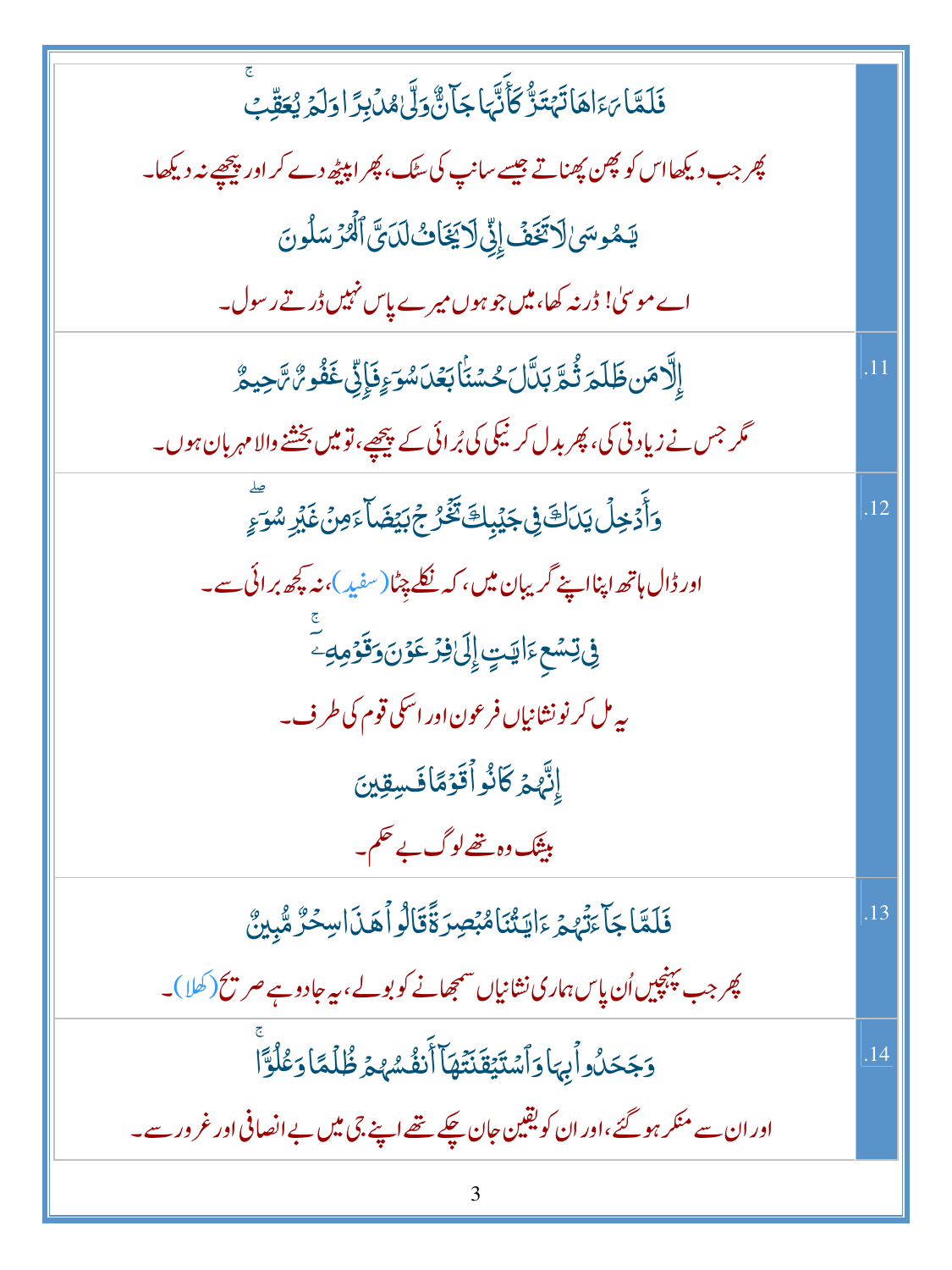| فَأَنظُرُ كَيْفَ كَانَ عَقِبَةُ ٱلْمُفَْسِدِينَ                                                       |     |
|-------------------------------------------------------------------------------------------------------|-----|
| سودیکھ، کیساہوا آخر بگاڑنے والوں کا؟                                                                  |     |
| <u>وَلَقَلْءَاتَي</u> ْنَادَاوُدَوَسُلَيْمَنَ عِلْمَاً                                                | .15 |
| اور ہم نے دیاداؤد اور سلیمان کوایک علم۔                                                               |     |
| <u>وَقَالَا ٱلۡ</u> ۡعَمَٰلُ لِلَّهِ ٱلَّذِى فَضَّلَنَا عَلَىٰ كَثِيرٍ مِّنۡ عِبَادِةِ ٱلۡنُؤۡمِنِينَ |     |
| اور بولے شکر اللہ کا جس نے ہم کو بڑھایااپنے بہت بند وں ایمان دالوں پر۔                                |     |
| <u>وَو</u> َي <sup>ن</sup> َ سُلَيْمَـنُ رَاوُدَ                                                      | .16 |
| اور وارث ہواسلیمان داؤد کا،                                                                           |     |
| وَقَالَ يَأَيُّهَا ٱلتَّاسُ عُلِّمۡنَامَنطِنَ ٱلطَّٰبَرِ وَأُوتِينَاصِ كُلِّ شَىٰٓءٍ                  |     |
| اور بولا،لوگو! ہم کو سکھائی ہے بولی اُڑتے جانوروں کی،اور دیاہم کو ہر چیز میں سے۔                      |     |
| إِنَّ هَذَا لَهُوَ ٱلْقَضَّلُ ٱلْمُبِينُ                                                              |     |
| بیٹک یہی ہے بڑائی صر تک <sup>ی</sup> نمایاں فضل)۔                                                     |     |
| وَحْشِرَ لِسُلَيْمَنَ جُنُودُهُ مِنَ ٱلْجِنِّ وَٱلْإِنسِ وَٱلطَّيْرِ فَهُمَّ يُوزَعُونَ               |     |
| اور جمع کئے سلیمان کے پاس اس کے کشکر ، جن اور انسان اور اڑتے جانور ،                                  |     |
| پھران کی مثلیں بٹیں (صف بندی کی گ <sup>ئی</sup> )۔                                                    |     |
|                                                                                                       |     |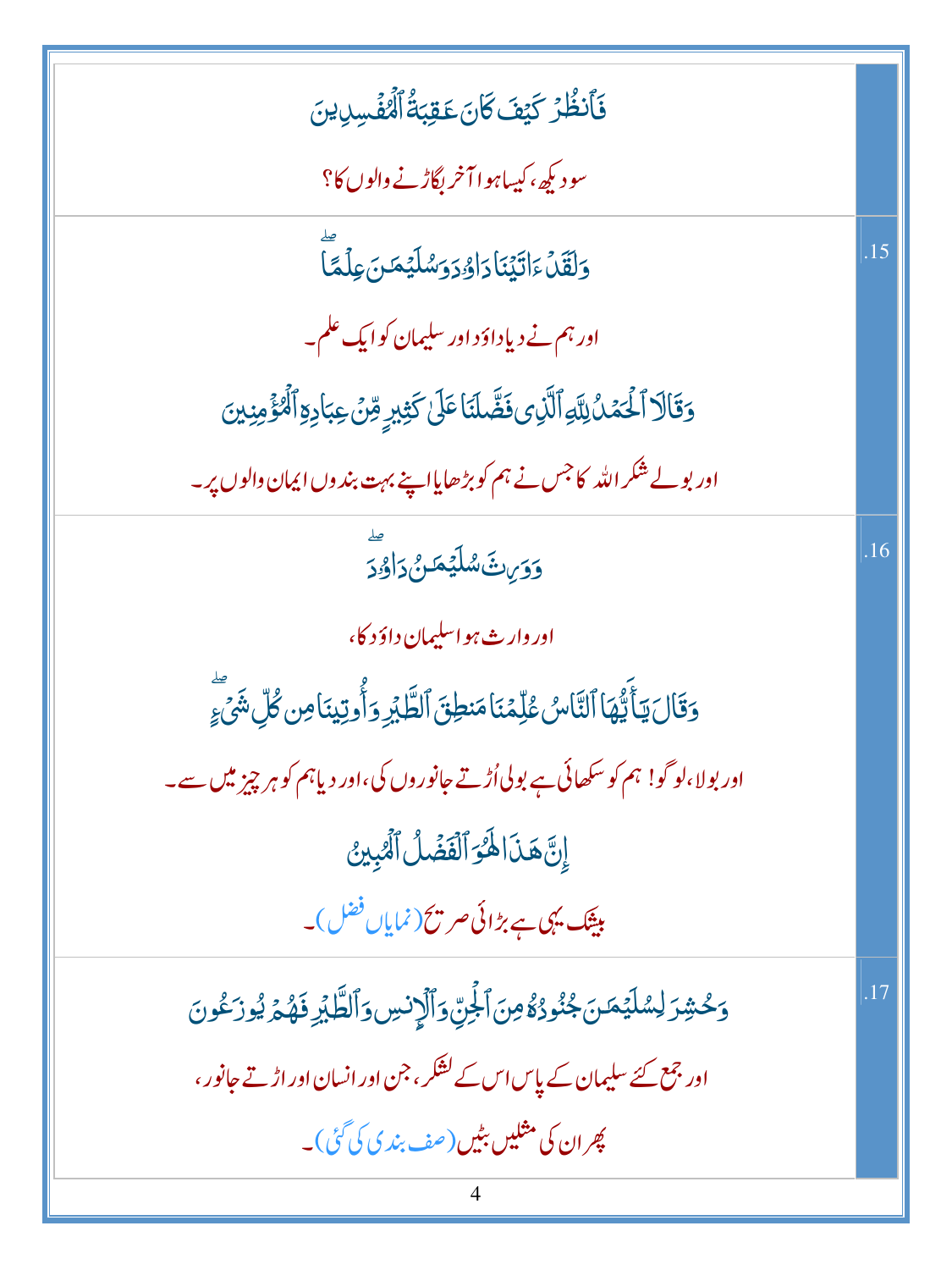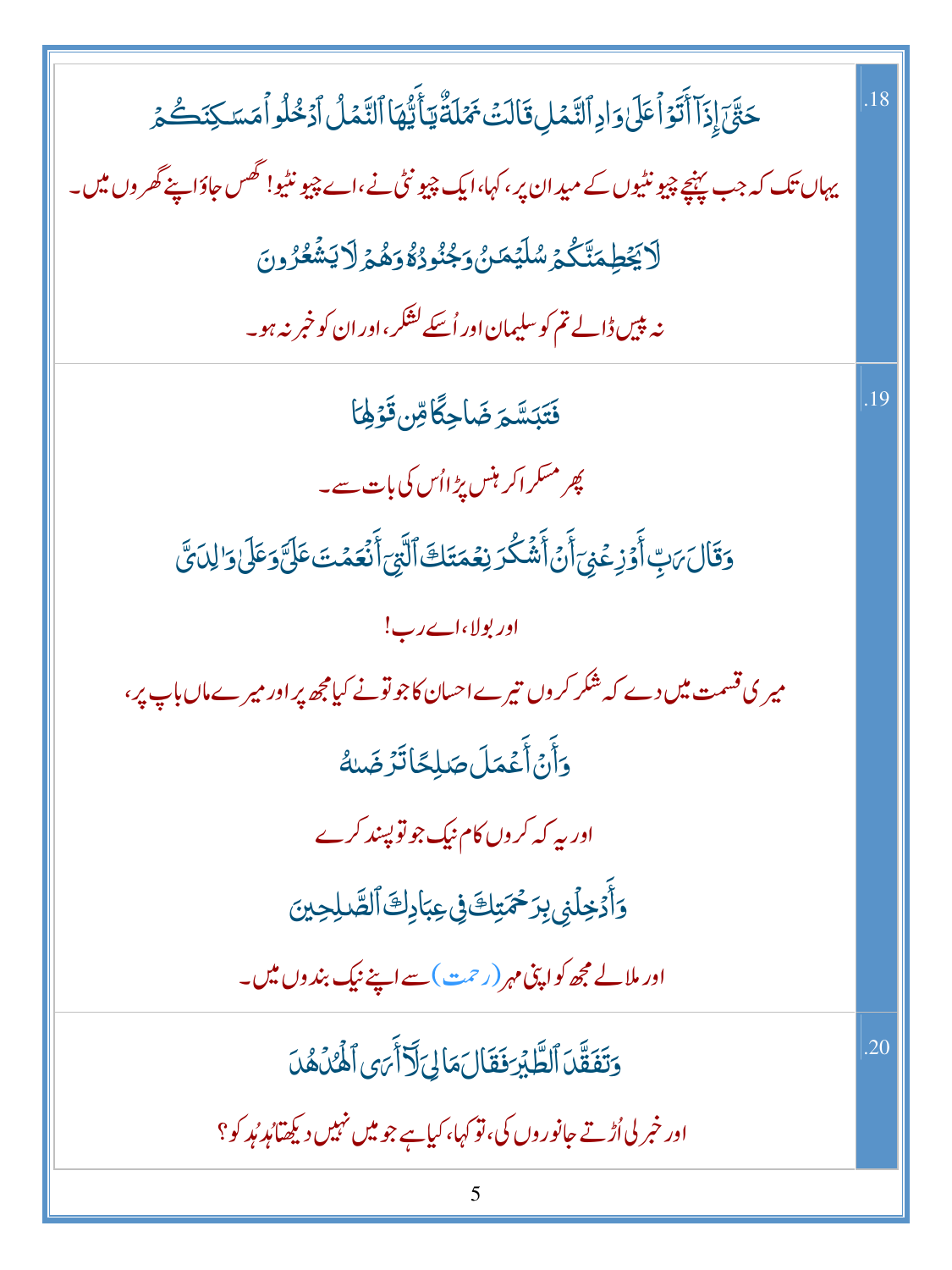| أَمْكَانَ مِنَ ٱلۡغَآبِبِينَ                                                      |     |
|-----------------------------------------------------------------------------------|-----|
| ياہورہادہ غائب۔                                                                   |     |
| ڵڒؙٛ۠ٙٚۘۘۘڡؘڹۨڹۜ <i>ڐؙڡ۠</i> ڡؘۮؘٲڹؘٵۺؘڸؠڽٲٲٲٙۏڵٲٲڋ <i>ڿڐ</i> ٞ؋                  | .21 |
| اس کومار دوں گازور کی یاذ بح کر ڈالوں گا،                                         |     |
| ٲۜٛۅٙڶؾؘٲۜؾؚؾ <sub>ۻ۠ؖ</sub> ۑؚۺڶڟڹۿ۠ؠؚؾڹۣ                                        |     |
| یالائے میرے پاس کوئی سند صر پیخ(معقول دجہ)۔                                       |     |
| فَمَكَثَ غَيْرَبَعِيدٍفَقَالَ أَحَطتُ مِمَالَمْ تُحِطَّ بِهِۦ                     | .22 |
| پھر بہت دیر نہ کی کہ آکر کہا، میں لے آیاخبر ایک چیز کی کہ تجھ کواس کی خبر نہ تھی، |     |
| <b>ۯڿؚ</b> ٸٛؖٞؾ۠ڬ؈ڛڛؘٳؚۑؚڹؘۑؘٳؚۑؘ <u>ۊڛ</u>                                      |     |
| اور آیاہوں تیرے پاس ساسے ایک خبر لے کر۔                                           |     |
| ٳڹۣ۠ٙ <sub>۠</sub> ۏ <sup>ۭ</sup> ڮؘڵؾ۠ۘٲڡ۫ڗٲۨۊۘ۠ۧۥۧۿؘڶؚڂۿڋ                       | .23 |
| تحقیق میں نے پائی ایک عورت اُن کے راج پر ،                                        |     |
| <u>ۏ</u> ٲ۠ۅؾؚؾؾؙڡؚڹ؎ؙڵؚۺؙۨٛ <sub>ٷ</sub> ؚۏۿؘٵۼۯۺ۠ػڟؚؚۑۿ                         |     |
| اور اس کوسب چیز ملی ہے،اور اس کاایک تخت ہے بڑا۔                                   |     |
| وَجَلقُّمَا وَقَوْمَهَا يَسْجُلُونَ لِلشَّمَسِ مِن دُونِ ٱللَّهِ                  | .24 |
| میں نے پایا کہ وہ اور اسکی قوم سجدہ کرتے ہیں سورج کواللہ کے سِوا،                 |     |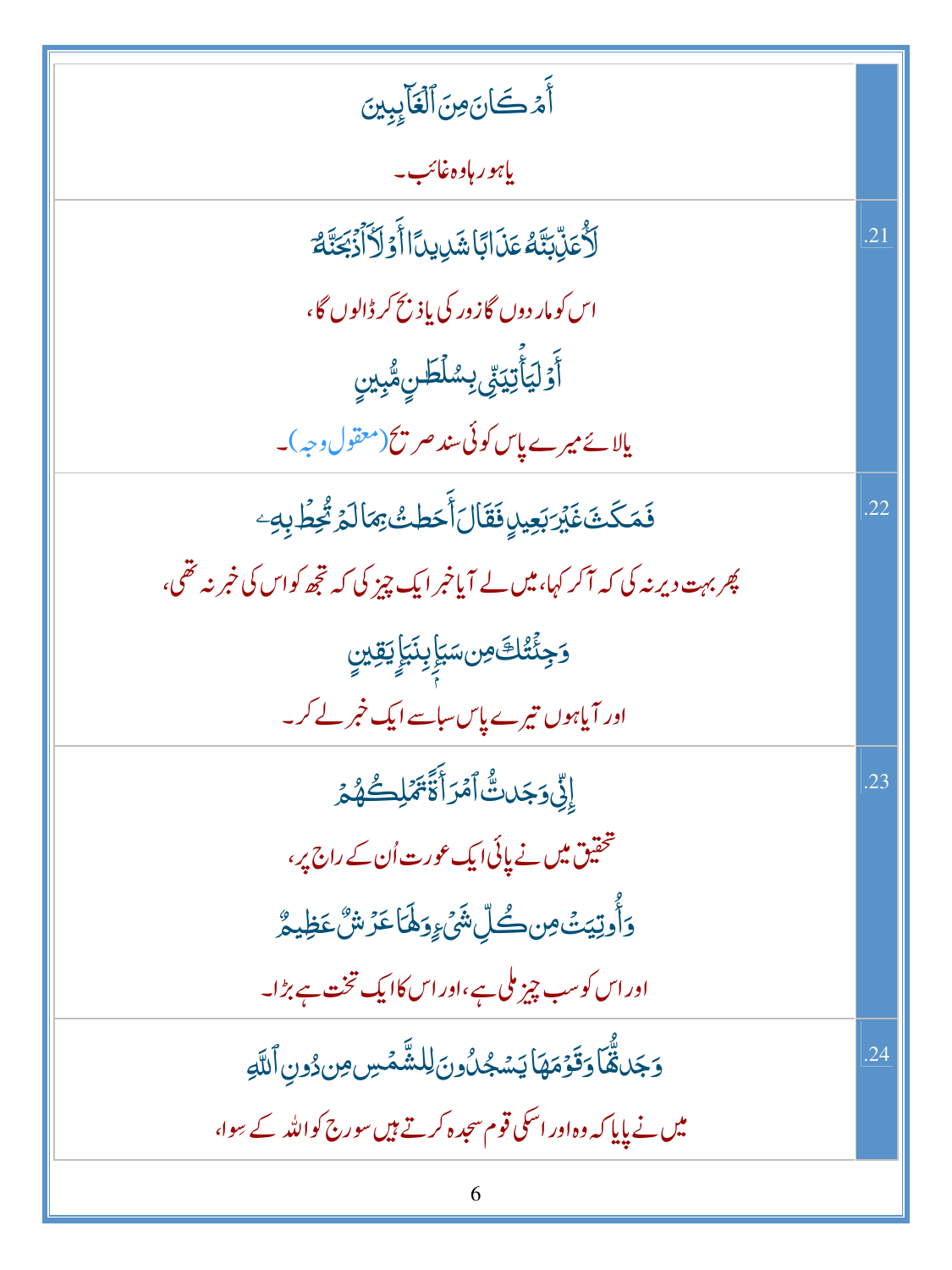| وَرَيَّنَ لَهُمُ ٱلشَّيْطَنُ أَعۡمَلَهُمۡ فَصَلَّهُمۡ عَنِ ٱلسَّبِيلِ فَهُمۡ لَا يَهۡتَدُونَ |     |
|----------------------------------------------------------------------------------------------|-----|
| اور بھلے د کھائے ہیں ان کو شیطان نے اُن کے کام، پھر روکا ہے اُن کوراہ سے،سووہ راہ نہیں پاتے۔ |     |
| أَلَّا يَسْجُلُواْ لِلَّهِ ٱلَّذِى يُخْرِجُ ٱلْخَبَءَفِى ٱلسَّمَوَاتِ وَٱلْأَمَّ ضِ          | .25 |
| کیوں نہ سجدہ کریں اللہ کوجو نکالتاہے چچپی چیز آسانوں میں اور زمین میں،                       |     |
| وَيَعۡلَمُ مَائُخۡفُونَوَمَاتُعۡلِنُونَ                                                      |     |
| اور جانٽا ہے جو چھپاتے ہو اور جو کھولتے ہو۔                                                  |     |
| ٱلتَّهُلَّآ إِلَهَ إِلَّاهُوَ رَبُّ ٱلْعَزِّشِ ٱلْعَظِيمِ                                    | .26 |
| اللہ ہے! کسی کی بند گی نہیں اُسکے سواصاحب تخت بڑے کا۔(سجدہ)                                  |     |
| قَالَ سَنَنظُرُ أَصَدَقَتَ أَمَرُ كُنتَ مِنَ ٱلْكَذِبِينَ                                    | .27 |
| کہاہم دیکھیں گے تُونے سچ کہا یاتُو جھوٹاہے۔                                                  |     |
| ٱذۡۿَبِٱلۡتِكِتَبِىۿذَافَأَلۡقِهَۚٳؚ <sup>ٳ</sup> ؽٙ <sub>ؿ</sub> ؚمۡ                        | .28 |
| لے جامیر ایہ خط اور ڈال دے اُن کی طرف،                                                       |     |
| ثُمَّ تَوَلَّ عَنَّهُمَّ فَأَنظُرُ مَاذَا يَرْجِعُونَ                                        |     |
| پھراُن پاس سے ہٹ آ، پھر دیکھ وہ کیاجواب دیتے ہیں۔                                            |     |
| قَالَتْ يَأَيُّهَا ٱلْمَلَؤُاْ إِنِّىٓ أَلْقِيَ إِلَىَّ كِتَبْ كَرِيمٌ                       | .29 |
| کہنے لگی،اے دربار والو! میرے پاس ڈال دیاہے ایک خط عزّت کا۔                                   |     |
|                                                                                              |     |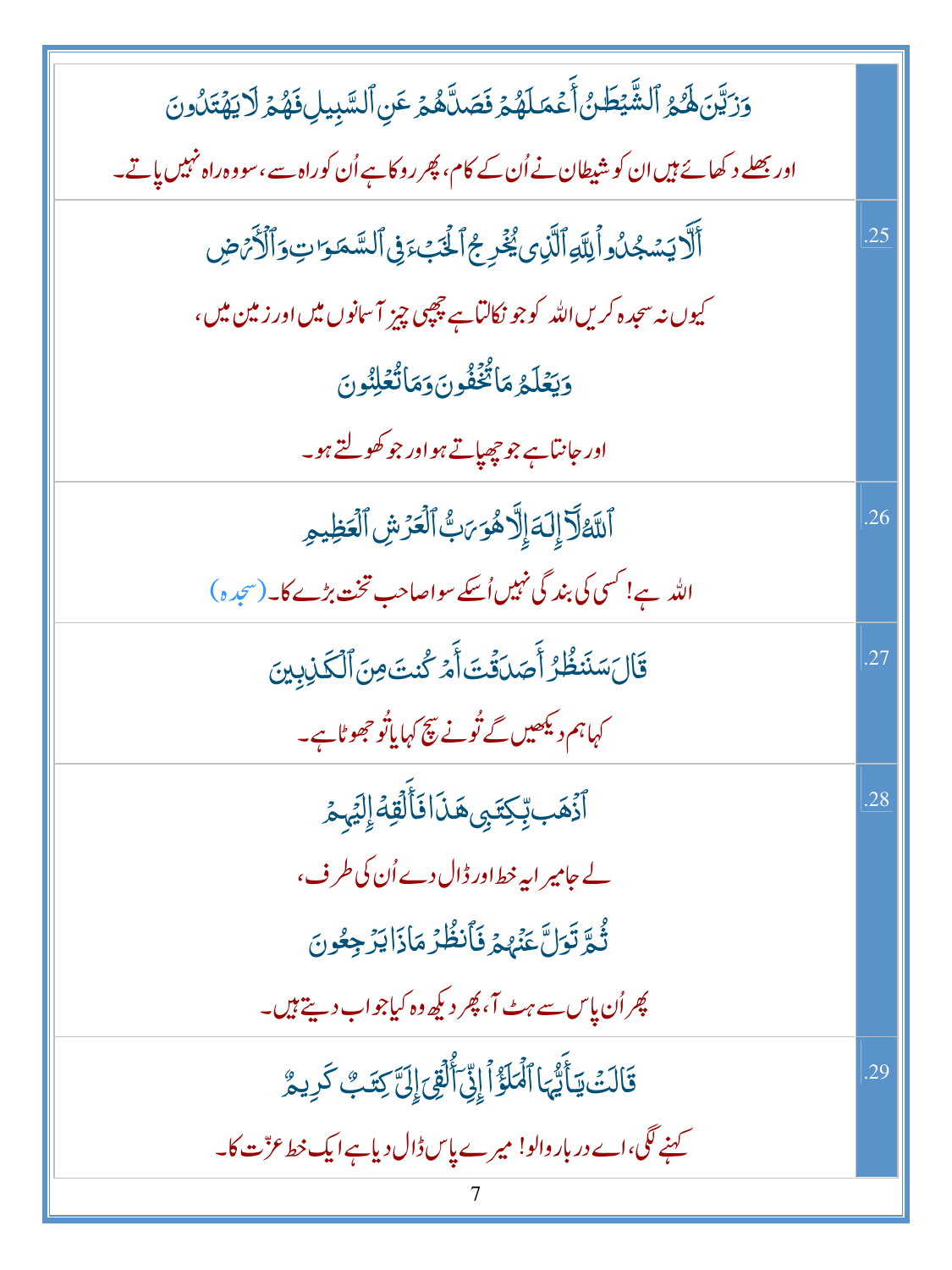| ٳڹۜ۠ڡؙڡؚڹۺڶؽڡڗٳۣٮ۠ۜڡ                                                                                 | .30 |
|------------------------------------------------------------------------------------------------------|-----|
| وہ خط ہے سلیمان کی طرف سے اور وہ ہے                                                                  |     |
| بِسُمِ ٱللَّهِٱلرَّحْمَنِٱلرَّحِيمِ                                                                  |     |
| شر وع الله کے نام سے جو بڑامہر بان نہایت رحم والا۔                                                   |     |
| أَلَّاتَعۡلُواۡعَلَیَّوَأَنُّونِىمُسۡلِمِینَ                                                         | .31 |
| کہ زور نہ کر ومیرے مقابل،اور چلے آؤتھم بر دار ہو کر۔                                                 |     |
| قَالَتُ يَأَيُّهَا ٱلْمَلَؤُاۡأَفۡتُونِى فِىٓأَمۡرِى                                                 | .32 |
| کہنے لگی،اے دربار والو! مشورہ دومجھ کومیرے کام کا۔                                                   |     |
| مَاكُنتُ قَاطِعَةًأَمۡرَّاحَتَّىٰ تَشۡهَىٰدُونِ                                                      |     |
| میں مقرر نہیں کرتی کوئی کام،جب تک تم حاضر نہ ہو۔                                                     |     |
| قَالُواۡ فَخَنُ أُوۡلُواۡ قُوَّقٍوَاۚ وَلَٰٓ وَآٰ بَأۡسٍ شَرِيدٍ                                     | .33 |
| وہ بولے ہم لوگ زورآ ور ہیں اور سخت لڑ ائی دالے۔                                                      |     |
| وَٱلۡأَمۡدُ إِلَيۡكِ فَٱنظُرِىمَاذَاتَأَمُرِينَ                                                      |     |
| ادر کام تیرےاختیار ہے،سولود کیھ لے جو حکم کرے۔                                                       |     |
| قَالَتْ إِنَّ ٱلۡمُلُوكَ إِذَادَخَلُواۡقَدۡيَةَۚأَفَسَلُوهَاوَجَعَلۡوَٱأَطِرَّةَأَهۡلِهَاۤأَذِلَّةَٓ | .34 |
| کہنے لگی، باد شاہ جب پیٹٹھیں ( <i>نھین ) کسی بستی میں</i> ،اسکو خراب کریں                            |     |
|                                                                                                      |     |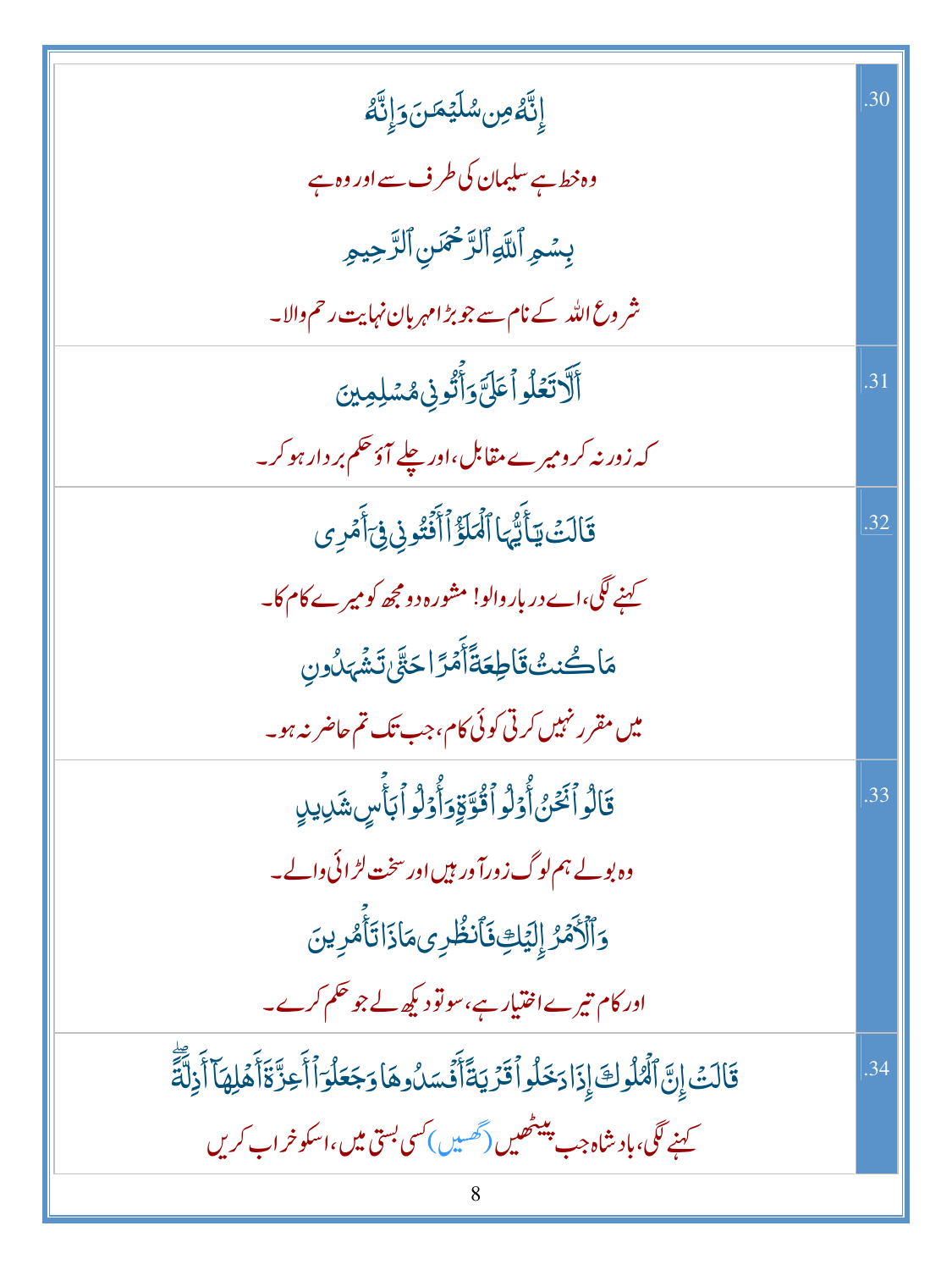| اور کر ڈالیں دہاں کے سر داروں کو بے عزت۔                                          |     |
|-----------------------------------------------------------------------------------|-----|
| وَكَنَا لِكَ يَفْعَلُونَ                                                          |     |
| اور یہی کچھ کریں گے۔                                                              |     |
| <u>ۅٙٳؚۣ</u> ڹۣ۠ٙۿۯڛڶڐٞٳٟڶؽٙ <sub>ڮ</sub> ۄڔؚۿڸؾٞۊؚۣڡ۫ڹؘٲڟٟۯٷ۠ٛۑؚۄؘؾۯڿؚڂٱڵۘٷۯۺڵۅڽ | .35 |
| اور میں بھیجتی ہوں ان کی طرف کچھ تخفہ،                                            |     |
| پھر دیکھتی ہوں کیاجواب لے کر پھر تے (واپس آتے) <b>ہیں بھیجے ہو</b> ئے۔            |     |
| فَلَمَّا جَآءَسُلَيْمَنَ قَالَ أَثْمِنُّونَنِ مِمَالِ                             | .36 |
| پھر جب پہنچاسلیمان پاس، بولا کیاتم میر کی رفاقت کرتے ہومال سے؟                    |     |
| فَعَآءَاتَسْۦَٱللَّهُ خَبۡرٌ لَّهِمَّآءَاتَنكُم                                   |     |
| سوجواللہ نے مجھ کو دیاہے بہتر ہے اس سے جو تم کو دیا۔                              |     |
| <u>ڹ</u> ڶٙٲؙٛڹؿ۠ <sub>ڡڔ</sub> ۑ <sub>ؠۜ</sub> ڸٳؾؖڗػؙ۠ۿ؆ٙڠؙڗڂۏڹؘ                |     |
| نہیں، تم اپنے تحفہ سے خوش رہو۔                                                    |     |
| آثرجعُ إِلَيْهِمْ                                                                 | .37 |
| پھر (واپس)ح <b>ااُن کے پا</b> س،                                                  |     |
| فَلَنَأْتِيَنَّهُمْ يِجُنُودٍلَّاقِبَلَ لَهُمْ بِهَا                              |     |
| اب ہم پہنچے ہیں ان پر ساتھ کشکر وں کے ، جن کاسامنانہ ہو سکے اُن سے ،              |     |
| 9                                                                                 |     |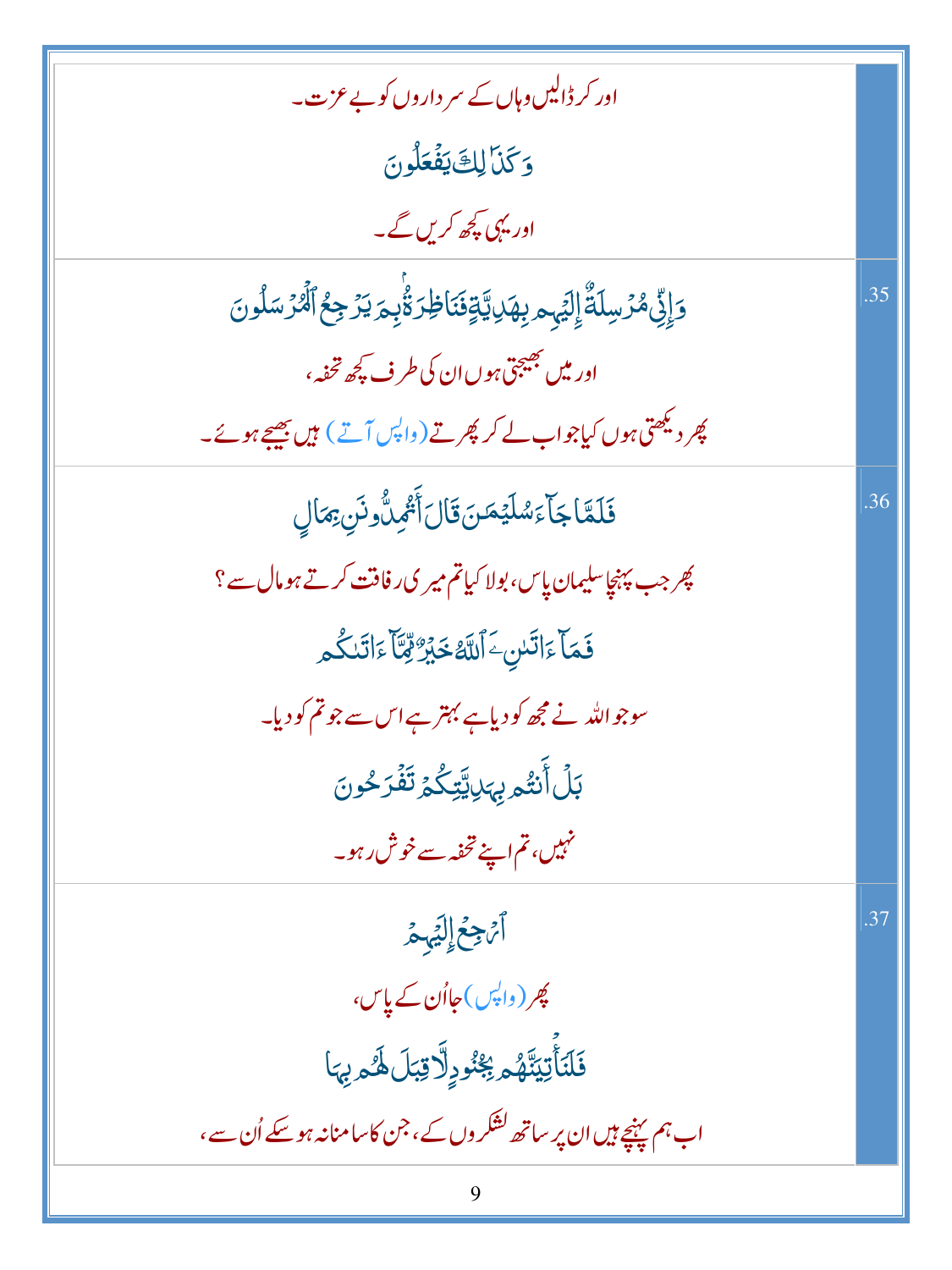| وَلَنُّخۡرِجَنَّهُم مِّنۡهَاۤ أَزِلَّةًوَهُمۡ صَ <i>ٰ</i> غِرُونَ                                        |     |
|----------------------------------------------------------------------------------------------------------|-----|
| اور نکال دیں گے ان کو وہاں سے بے عزت کر کر ،اور وہ خوار ہوں گے۔                                          |     |
| قَالَ يَأَيُّهَا ٱلۡمَلَوُّ ٱأَيُّكُمۡ يَأۡتِينِى بِعَرۡشِهَاقَبَلَ أَن يَأۡتُونِىمُسۡلِمِينَ            | .38 |
| بولا،اے دربار والو!                                                                                      |     |
| تم میں کوئی ہے کہ لے آئے میرے پاساُ کاتخت، پہلے اس سے کہ آئیں میرے پاس حکم بر دار ہو کر۔                 |     |
| قَالَ عِفۡرِيتٌ مِّنَ ٱلۡجِنِّ أَنَا۠ءَاتِيكَ بِهِۦ قَبَلَ أَن تَقُومَ مِن مَّقَامِكَ                    | .39 |
| بولا،ایک را کس ( قوی ہیکل ) جنوں میں سے،میں لا دیتاہوں وہ تجھ کو، پہلے اس سے کہ تُواُ ٹھے اپنی حَکھہ سے۔ |     |
| <u>وَإِنِّی عَلَیۡوَاقَوِیٌّ</u> اأُمِینَّ                                                               |     |
| اور میں اس کے زور کاہوں معتبر۔                                                                           |     |
| قَالَ ٱلَّذِى عِندَهُ عِلْمٌ مِّنَ ٱلۡكِتَبِ                                                             | .40 |
| بولاوہ څخص جس کے پاس تھاایک علم کتاب کا،                                                                 |     |
| أَنَاْءَاتِيكَ بِهِ يَبْلَأَن يَزْتَلَّ إِلَيْكَ طَرُفُكَ                                                |     |
| میں لا دیتاہوں تجھ کو وہ پہلے اس سے کہ پھر آئے تیری طرف تیری آنکھ ( کہ ٹُویلک جھکے )۔                    |     |
| فَلَمَّا يَءَاكُمُسَتَقِرًّ اعِندَهُ قَالَ                                                               |     |
| پھر جب دیکھاوہ د حر ا(رکھاہوا)اپنے پاس کہا،                                                              |     |
| 10                                                                                                       |     |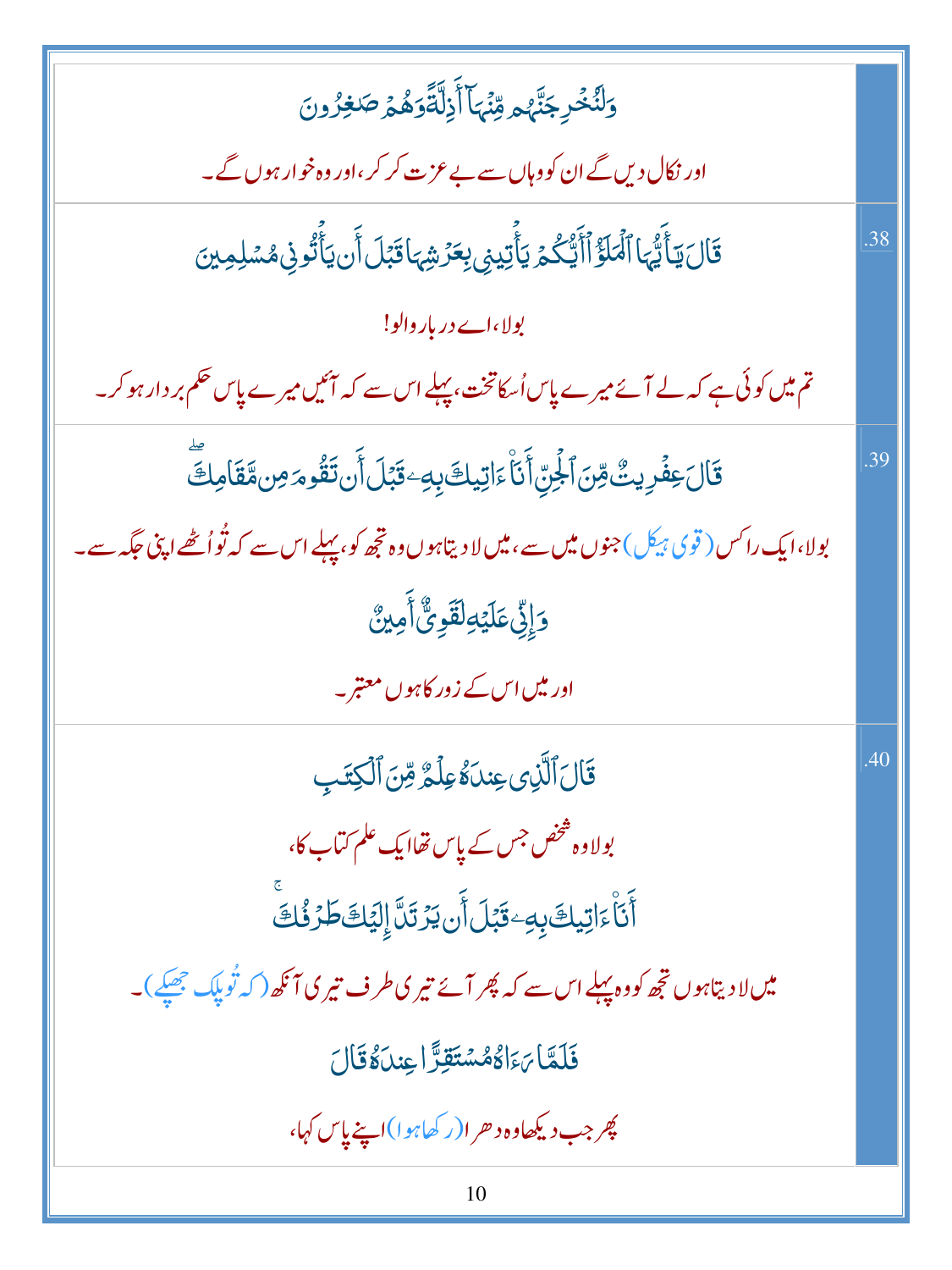| ۿٙۮؘاصِ فَضۡلِ يَ لِيَبۡلُوَنِىٓءَأَشَكُرُ أَمۡ أَكۡفُرُ            |     |
|---------------------------------------------------------------------|-----|
| یہ میرے رب کے فضل سے،میرے جانچنے کو، کہ میں شکر کر تاہوں پاناشکر ی۔ |     |
| و <b>َمَن شَكَرَ فَإِ<sup>ي</sup>َّمَا</b> يَشۡكُرُ لِنَفۡسِهِۦ     |     |
| اور جو کوئی شکر کرے اپنے واسطے۔                                     |     |
| <b>وَمَن كَفَرَ فَإِنَّ بَ<sub>ا</sub>ِّي غَنِيٌّ كَرِيمٌ</b>       |     |
| اور جو کوئی ناشکر <sub>کی</sub> کرے،سومیر ارب بے پر واہ ہے نیک ذات۔ |     |
| قَالَ نَكِّرُواْلَهَا عَزَشَهَا                                     | .41 |
| کہا،رُوپ بدل د کھاؤاس عورت کواس کے تخت کا،                          |     |
| نَنظُرُ أَتَهَتَلِيَ أَمَّ تَكُونُ مِنَ ٱلَّذِينَ لَا يَهْتَلُونَ   |     |
| ہم دیکھیں سو جھ یاتی ہے، یااُن لو گوں میں ہوتی ہے جن کو سو جھ نہیں۔ |     |
| فَلَمَّاجَاًءَتُّقِيلَ أَهَكَذَا عَزَشُكِّ                          | .42 |
| پھر جب آمپنچی، <i>کسی نے کہا</i> ، کیاالیباہی ہے تیر اتخت؟          |     |
| قَالَتْ كَأَنَّهُ هُوَ                                              |     |
| بولی، بیہ وہی ہے،                                                   |     |
| وَأُوتِينَا ٱلۡعِلۡمَ مِن قَبَٰلِهَاۚ وَكُنَّامُسۡلِمِینَ           |     |
| اور ہم کو معلوم ہو چکا آگے سے،اور ہم ہو چکے تھم بر دار۔             |     |
| 11                                                                  |     |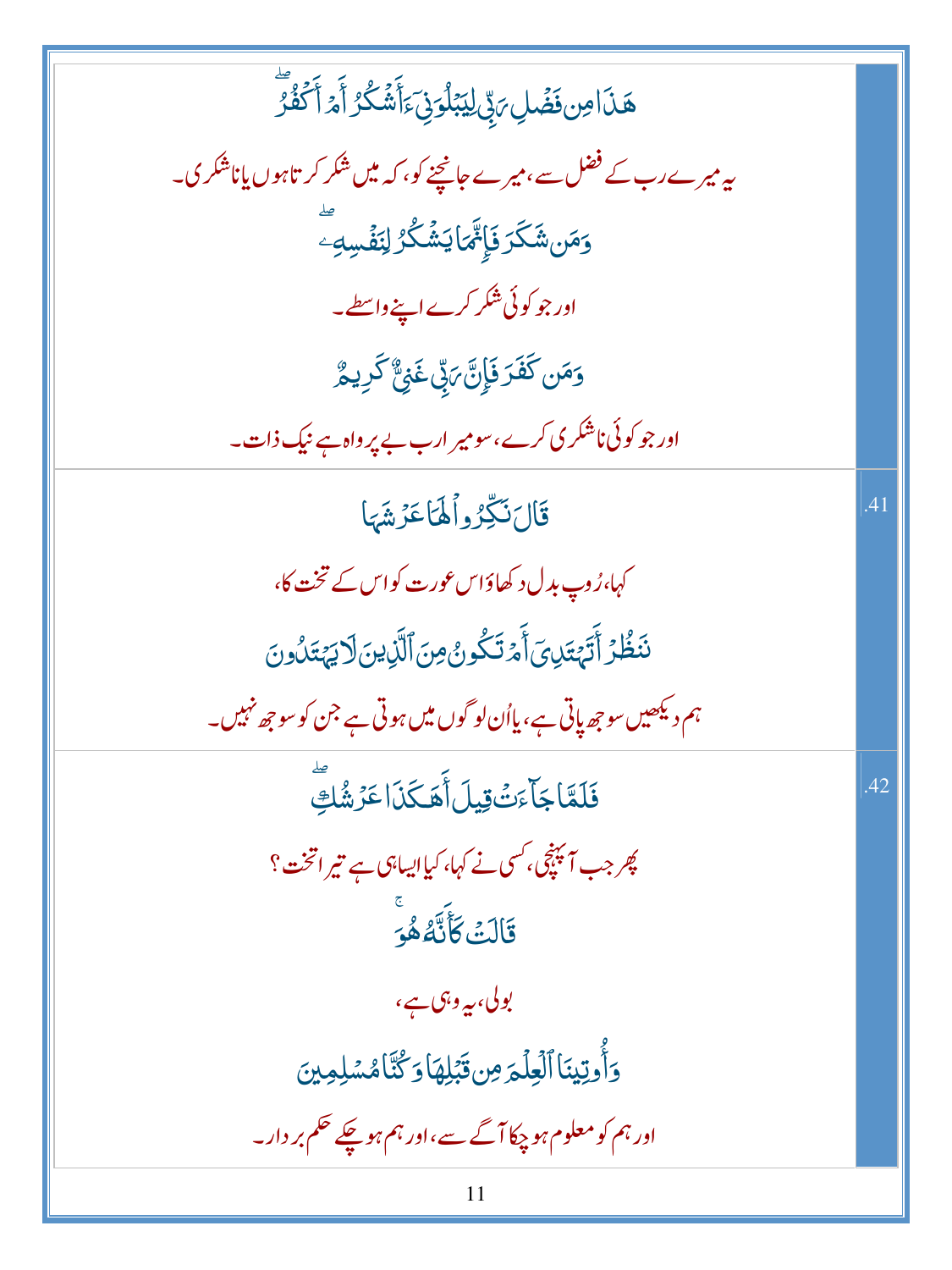| وَصَلَّهَامَا كَانَت تَّعۡبُلُ مِن دُونِ ٱللَّهِ                                                |     |
|-------------------------------------------------------------------------------------------------|-----|
| اور بند کیااس کوان چیز وں سے جو پو جتی تھی اللہ کے سوا،                                         |     |
| إِنَّهَاكَانَتْ مِن قَوْمٍ كَفِرِينَ                                                            |     |
| ال <i>ې</i> ته وه تھی منګرلو گوں میں۔                                                           |     |
| قِيلَ لَهَا آَدْخُلِي ٱلصَّرَحَ                                                                 | .44 |
| <sup>کس</sup> ی نے کہااس عورت کو،اندر چل محل میں۔                                               |     |
| فَلَمَّا بَأَثَّهُ حَسِبَتُهُ لَجَّةًوَ كَشَفَتُ عَن سَاقَيُهَا                                 |     |
| پھر جب دیکھااس کو، خیال کیاوہ پانی ہے کھڑ ا،اور کھولیں اپنی پنڈلیاں۔                            |     |
| <b>قَالَ إِنَّهُ صَرَّحٌ مُّتَرَّدٌ</b> قِن <b>ْ قَوَا</b> رِيدَ                                |     |
| کہاںیہ توایک محل ہے، جڑے ہوئےاس میں شیشے۔                                                       |     |
| قَالَتۡ یَبِّ إِنِّیۡ ظَلَمۡتُ نَفۡسِیۡ وَأَسۡلَمۡتُ مَعَ سُلَیۡمَنَ لِلَّهِ یَبِّ ٱلۡعَلَمِینَ |     |
| بولی،اےرب! میں نے بُراکیاہےاپیّ جان کا،                                                         |     |
| اور حکم بر دار ہو ئی ساتھ سلیمان کے ،اللہ کے آگے جو رب سارے جہان کا۔                            |     |
| وَلَقَدۡ أَيۡسَلۡنَآ إِلَىٰ ثَمُودَأَخَاهُمۡ صَلِحًا أَنِ ٱعۡبُدُواۡ ٱللَّهَ                    | .45 |
| اور ہم نے بھیجاتھاشمو د کی طرف ان کابھائی صالح کہ بند گی کر واللہ کی،                           |     |
| فَإِذَاهُمْ فَرِيقَانِ يَخْتَصِمُونَ                                                            |     |
| پھر وہ تو دو جتھے ہو کر لگے جھگڑنے۔                                                             |     |
| 12                                                                                              |     |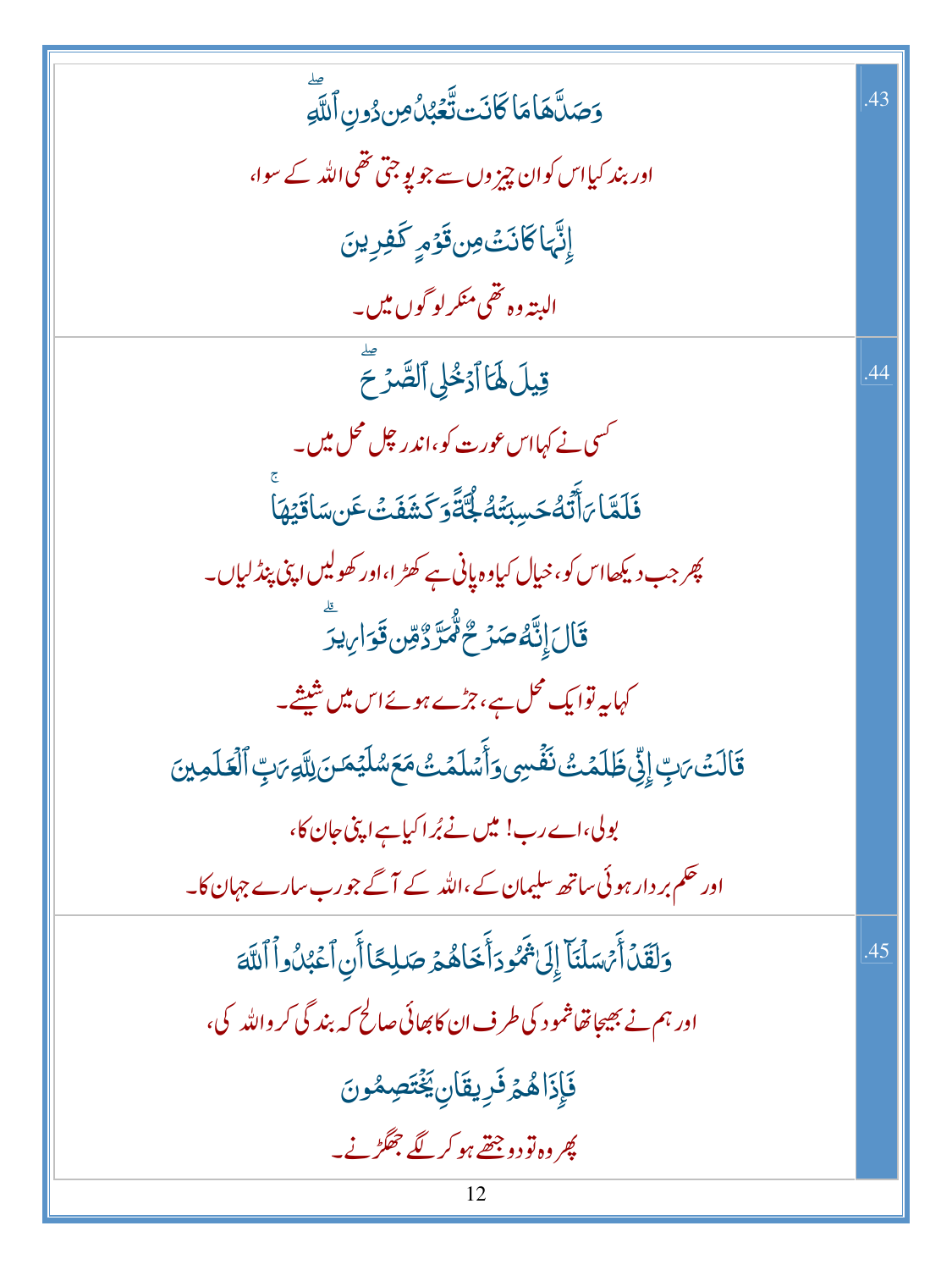| قَالَ يَقَوْمِ لِمَ تَسْتَعْجِلُونَ بِٱلسَّيِّئَةِ قَبْلَ ٱلْحَسَنَةِ                                 | .46 |
|-------------------------------------------------------------------------------------------------------|-----|
| کہااے قوم! کیوں شآب ( جلد کی) مانگتے ہوبُرائی پہلے بھلائی سے ؟                                        |     |
| لَوْلَاتَسْتَغْفِرُونَ اللَّهَ لَعَلَّكُمْ تُرْكَهُونَ                                                |     |
| کیوں نہیں گناہ بخشواتے اللہ سے شاید تم پر رحم ہو۔                                                     |     |
| قَالُواْ الطَّبِّرُنَا بِكَ وَبِمَن مَّعَكَ                                                           | .47 |
| بولے،ہم نے بد (منحوس) قدم دیکھاتجھ کواور تیرے ساتھ دالوں کو۔                                          |     |
| قَالَ طَيْرُ كُمُ عِندَ ٱللَّهِ                                                                       |     |
| کہا، تمہاری بری قسمت اللہ کے پاس ہے،                                                                  |     |
| بَلۡ أَنتُمۡ قَوۡمٌ تُفۡتَنُونَ                                                                       |     |
| کوئی نہیں، تم لوگ جانچے جاتے ہو۔                                                                      |     |
| وَكَانَ فِى ٱلْمَرِينَةِتِسْعَةُ مَهُطٍ يُفْسِلُونَ فِى ٱلْأَمْضِ وَلَا يُصْلِحُونَ                   | .48 |
| اور <u>تھے</u> اس شہر میں نو شخص، خرانی کرتے ملک میں،اور سنوار نہ کرتے۔                               |     |
| قَالُواۡ تَقَاسَمُواۡ بِٱللَّهِ لِنَّبَيِّنَّنَّهُ وَأَهۡلَهُ                                         | .49 |
| بولے آپس میں قشم کھاؤاللہ کی،مقرر (ضرور)رات کو پڑیں ہم اس پر اور اسکے گھر پر،                         |     |
| ڐؙٛڋ <i>ڐؘ</i> ڷؘؘڟۛ۫ۅڶڹؖٙڶۊڶۣؾۣڡؚۦڡؘٲۺؘؠٮؗٛڹؘٲڡؘۿٙڶؚڮٲۜۿؘڸڡؚۦۏٳۣڐۜٵڶڝؘڔڟؙۏڹ                          |     |
| پھر کہہ دیں گے اسکاد عوٰی کرنے والے کو،ہم نے نہیں دیکھاجب تباہ ہوااسکاگھر ،اور ہم بیٹنک بیچ کہتے ہیں۔ |     |
|                                                                                                       |     |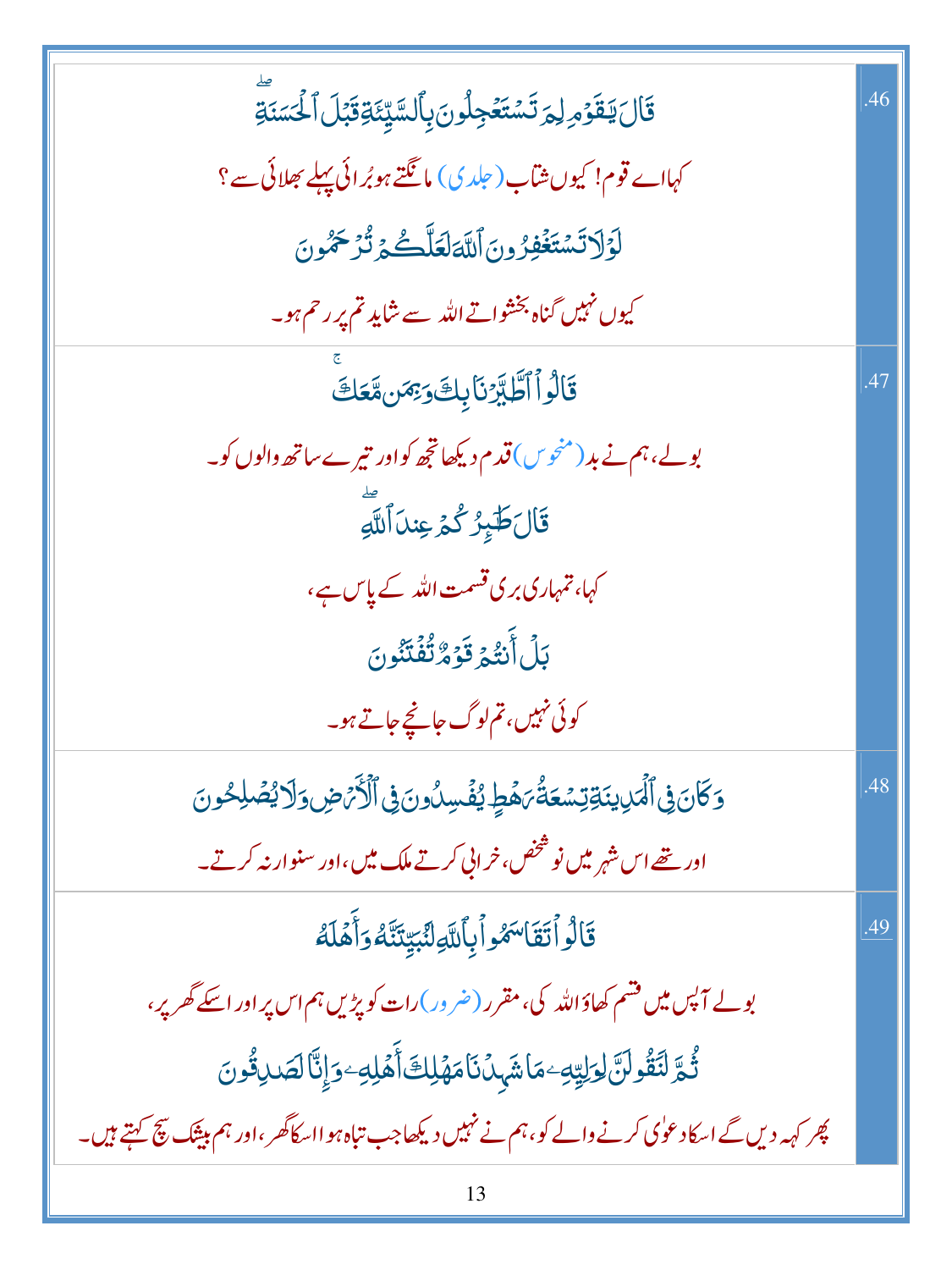| وَمَكَرُواْمَكَرَاوَمَكَرۡنَامَكَرَاوَهُمۡ لَايَشۡعُرُونَ                      | .50 |
|--------------------------------------------------------------------------------|-----|
| اور انہوں نے بنایاایک فریب اور ہم نے بنایاایک فریب،اور ان کو خبر نہیں۔         |     |
| فَأَنظُرُ كَيْفَكَانَعَقِبَةُمَكَّرِهِمُ                                       | .51 |
| پھر دیکھ! کیپاہوا آخرائ <mark>کے فریب کا</mark> ؟                              |     |
| أَثَّادَمَّرۡ لَـٰهُمۡ وَقَوۡمَهُمۡ أَجۡمَعِینَ                                |     |
| کہ اکھاڑ ماراہم نے ان کواور ان کی قوم کوساری۔                                  |     |
| فَتِلۡكَ بُيُوهُۢهُمۡ خَاوِيَةَٰٓ بِمَاظَلَمُوٓاَ                              | .52 |
| سوبہ پڑے ہیں ان کے گھر ڈھے (ویر ان) ہوئے اُن کے انکار سے۔                      |     |
| إِنَّ فِي ذَٰ لِكَ لَأَيَةً لِقَوْمٍ يَعْلَمُونَ                               |     |
| البتہ اس میں نشانی ہے ایک لو گوں کو جو جانتے ہیں۔                              |     |
| دَأَنْجَيْنَا ٱلَّذِينَءَامَنُواْدَكَانُواْيَتَّقُونَ                          | .53 |
| اور بجاٍدیاہم نے ان کو جو یقین لائے تھے،اور بچتے رہے ( مثقی ) تھے۔             |     |
| وَلُوطًا إِذۡقَالَ لِقَوۡمِهِۦ ٓ أَيَّأۡتُونَ ٱلۡفَجِشَةَوَأَنتُمۡ تُبۡصِرُونَ | .54 |
| اورلوط کو جب کہاا پنی قوم کو، کیاتم کرتے ہو بے حیائی اور تم دیکھتے ہو۔         |     |
| ٲۜؠؚؾۜػ۠ؗؗۿٙڶؾٲؘٞٛڐؙۏڹؘٲڶڗؚڿٵڶۺؘؠٛ <sub>ٙػ</sub> ۊ۬ۜٞۊۜ۠؈ٚۮۏڹۣٲڶڹؚۨ؊ٙٳۨۦؚ      | .55 |
| کیاتم دوڑتے ہو مر دوں پر للچاکر،عور تیں چھوڑ کر۔                               |     |
|                                                                                |     |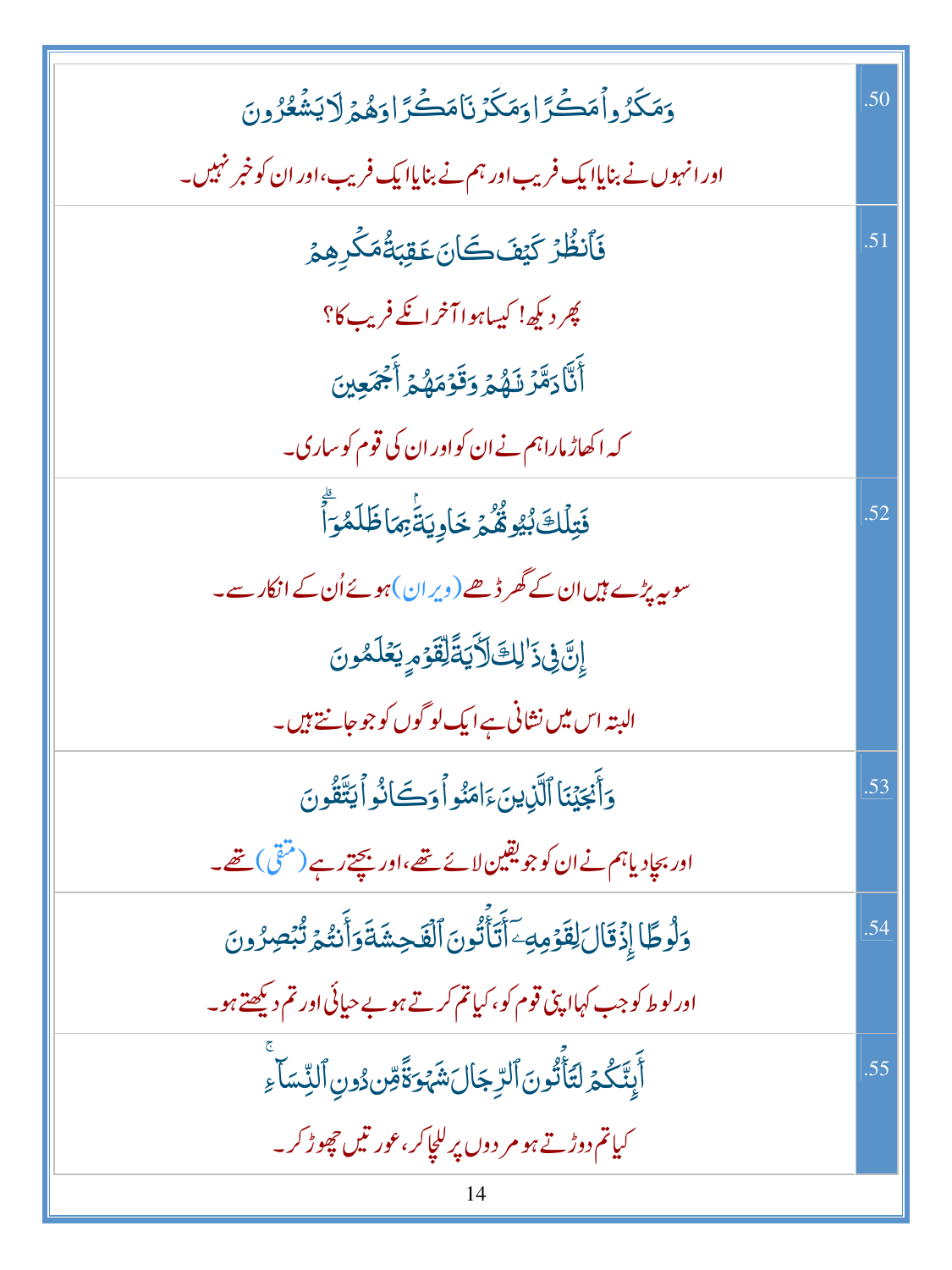| بَلۡ أَنتُمۡ قَوۡمٌ بَجۡهَلُونَ                                                                   |     |
|---------------------------------------------------------------------------------------------------|-----|
| کوئی نہیں! تم لوگ بے سمجھ ہو۔                                                                     |     |
| فَمَاكَانَ جَوَابَ قَوْمِهِ ﴾ إِلَّآ أَن قَالُوَٱ أَخْرِ جُوَاۡ ءَالَ لَوۡطٍ مِّن قَرۡ يَتِكُمۡ ۖ | .56 |
| پھر اور جواب نہ تھااسکی قوم کا، مگریہی کہ بولے، نکالولوط کے گھر والوں کواپنے شہر سے،              |     |
| ٳؠ <sup>ۣ</sup> ٞؖڴ <sub>ػ</sub> ؚڔٵؙ۠ڹؘٵڛ۠ؾؘڟؘۿ <i>ٙۯ</i> ؗۏڹ                                    |     |
| ىيەلوگ ہيں ستقرےر ہا(ياكىزەر ہنا)جاہتے۔                                                           |     |
| فَأَبْجَيْنَهُ وَأَهَلَهُ إِلَّا ٱمۡرَأَتَهُ قَلَّ ۚ فَقَا مِنَ ٱلۡغَيِرِينَ                      | .57 |
| پھر بجادیاہم نے اس کواور اسکے گھر کو، مگر اسکی عورت، کٹھہر ادیا تھاہم نے اس کورہ جانے والوں میں۔  |     |
| وَأَمۡطَرۡنَاعَلَيۡهِم مَّطَرَّآ                                                                  | .58 |
| اور بر سایاہم نے اُن پر بر ساؤ۔                                                                   |     |
| فَسَاءَمَطَرُ ٱلْمُنذَىبِينَ                                                                      |     |
| چر کیابُرابر ساؤتھااُن ڈرائے ہوؤں کا۔                                                             |     |
| قُلِ ٱلۡمَمۡدُلِلَّهِ وَسَلَمُّ عَلَىٰ عِبَادِةِ ٱلََّذِينَ ٱصۡطَفَىٰٓ                            | .59 |
| ثو کہہ، تعریف ہے اللہ کو،اور سلام ہے اسکے بندوں پر جنکواس نے پسند کیا۔                            |     |
| ءَآللَّهُ خَبِّرٌ أَمَّا يُشْرِكُونَ                                                              |     |
| <u> جلاالله بہتر یا</u> جن کووہ شریک کرتے ہیں۔                                                    |     |
| 15                                                                                                |     |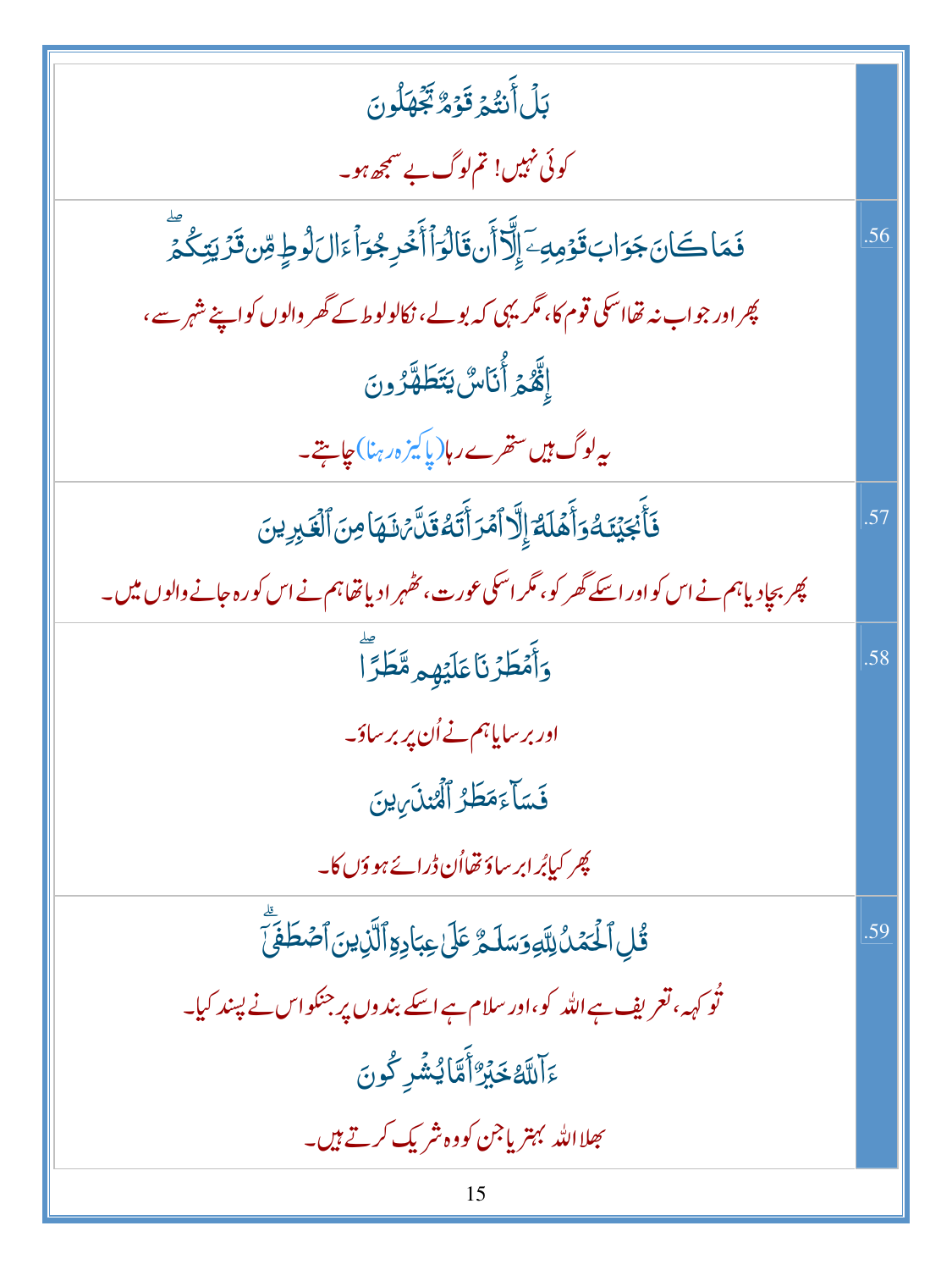أَمَّنَ خَلَقَ ٱلسَّمَوَاتِوَٱلْأَرْضَ  $\frac{1}{2}$  $\frac{1}{2}$ .<br>-خَلَقَ ٱلسَّمَ أَهَّنۡ خَلَقَ ٱلسَّمَ  $\tilde{\epsilon}$ جلا کس نے بنائے آسان اور زمین؟ وَأَنزَلَلَكُم قِنَ ٱلسَّمَآءِمَآءً .<br>ع <u>وَ</u>انْزَلَکَڪُھ ِفِنَالسَّمَ <mark>أَنزَلَ</mark>لَكُم<sup>ِ</sup>ةِ  $\zeta$ اور اتار دیاتم کو آسان سے پانی؟ ڣؘٲۛۧٮؗڹ*ؾ۫ٞ*ڹؘٳۑؚ<sub>ڮ</sub>ۦڂڶٳؖڹۣڹؘۮؘٳٮ*ؾؘ*ڔۿڿۊٟ ٕ .<br>مارا أُكُّلُّ ֝ م<br>أ ذُ چراگائے ہم نےاس سے باغ رونق کے ، مَّاكَانَلگْمَرَّ أَنتُنْبِتُو أَشَجَرَهَالَّ  $\ddot{\mathbf{r}}$ ۔<br>گ  $\tilde{\epsilon}$ ֞ تمہاراکام نہ تھا کہ اُگائے ان کے در خت۔ أُءِ<mark>لَ</mark>ةٌمَّعَ ٱللَّهِ  $\tilde{\epsilon}$ + ۚ◌ اب کوئی اور حالم ہے اللہ کے ساتھ ؟ بَلۡ هُمۡ قَوۡمٌ یَعۡلِلُونَ  $\frac{1}{2}$ ز قَوْمٌ يَعُلِ<sup>[</sup> بَلۡ هُمۡ قَوۡمٌ یَ*وۡ* َمُ é  $\int$ کوئی کہیں! وہ لوگ راہ سے مڑتے ہیں۔ أَمَّن جَعَلَ ٱلْأَيَّ ضَ قَرَاءًا  $\tilde{\epsilon}$ بھلا<sup>کِس</sup> نے بنایاز مین کو تھُہر اوَ، وَجَعَلَ خِلَلَهَآ أَهْدَّ اوَجَعَلَ لَهَا بَوَ'سِيَ  $\ddot{\phantom{0}}$  $\frac{1}{2}$ وَجَعَلَ خِلَلَهَأَ أَهْدَّ اوَجَعَلَ لَهَا يَوَ .<br>كُلُّ ۡ فيللهاأ كِلْلَهَ + اور بنائیں اس کے بیچ ندیاں اور رکھے اس میں بوجھ ( پہاڑ )،

.60

.61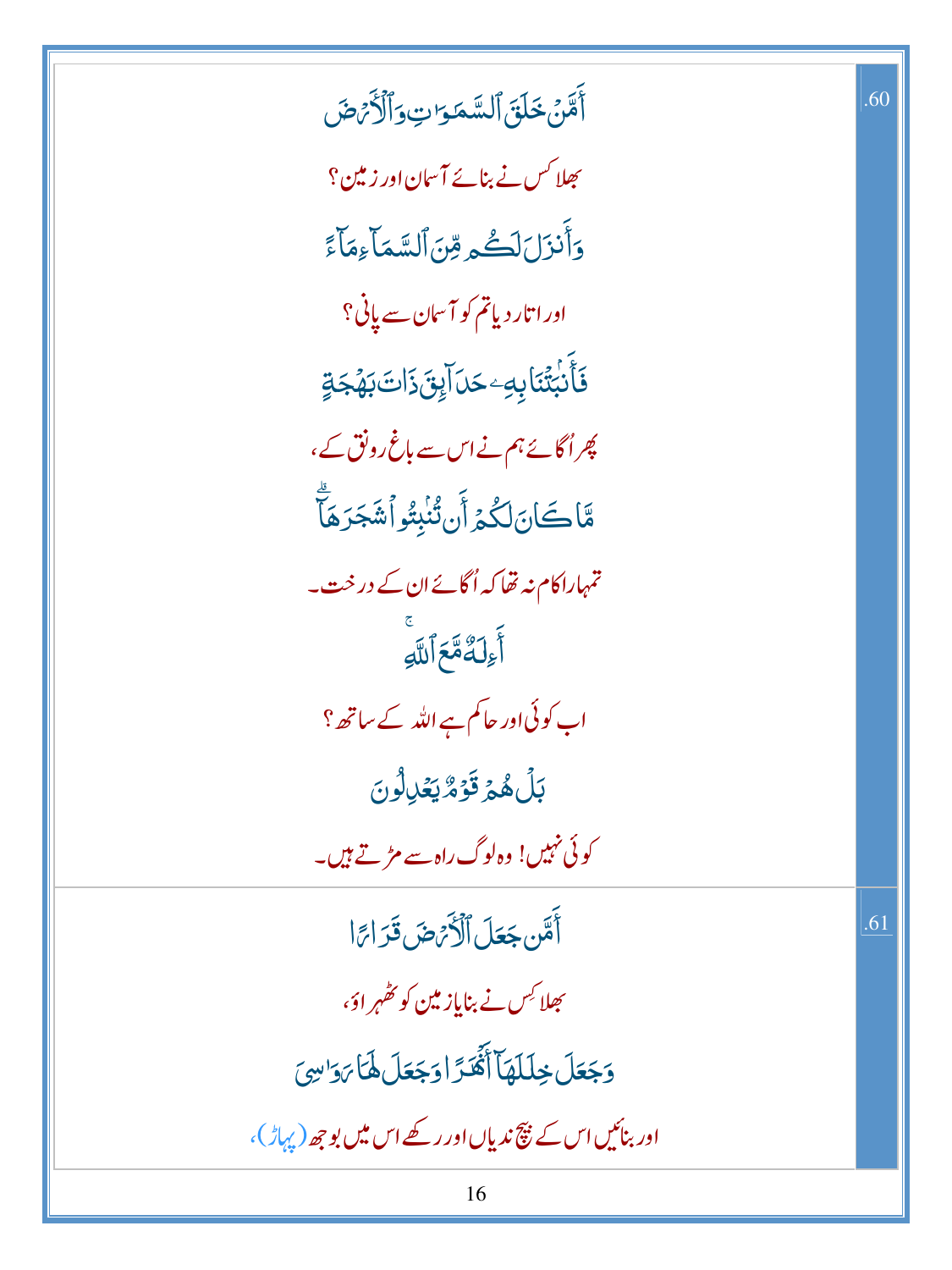وَجَعَلَ بَيْنَ ٱلْبَحْرَيْنِ حَاجِزًا اور رکھادو دریامیں اوٹ۔ أَءِلَهُمَّعَ ٱللَّهِ اب کوئی حاکم ہے اللہ کے ساتھ؟ بَلۡ أَكۡثَرُهُمۡ لَايَعۡلَمُونَ کوئی نہیں! ان بہتوں کو سمجھ نہیں۔ أَمَّن يُجِيبُ ٱلْمُضَطَّرَ إِذَا دَعَاهُوَيَكْشِفُ ٱلسُّوَءَوَيَجْعَلُكُمۡ خُلَفَآءَٱلۡأَرۡمَضِ .62 بھلاکون پہنچاہے پھنسے کی اِکار کو جب اس کو اِکار تاہے اور اٹھادیتاہے برائی،اور کر تاہے تم کونائب زمین پر۔ أَءِلَهُمَّعَ ٱللَّهِ اب کوئی جا کم ہے اللہ کے ساتھ ؟ قَلِيلاًمَّاتَذَكَّرُونَ تم سوچ کم کرتے ہو۔ أَمَّن يَهۡدِيكُمۡ فِى ظُلۡمَتِ ٱلۡبَرِّ وَٱلۡبَحۡرِ .63 <sup>ب</sup>ھلا کون راہ بتا تاہے تم کو اند حیر وں میں جنگل کے اور دریائے ؟ **وَمَن يُرۡسِلُ ٱلرِّيَّحَ بُشۡرَٰابَيۡنَ يَدَىۡنَ مِحۡمَّتِ**هِ ۖ اور کون چلا تاہے باویں (ہوائیں)خوشنجری لا تیں اُسکی مہر (رحمت)سے آگے؟ 17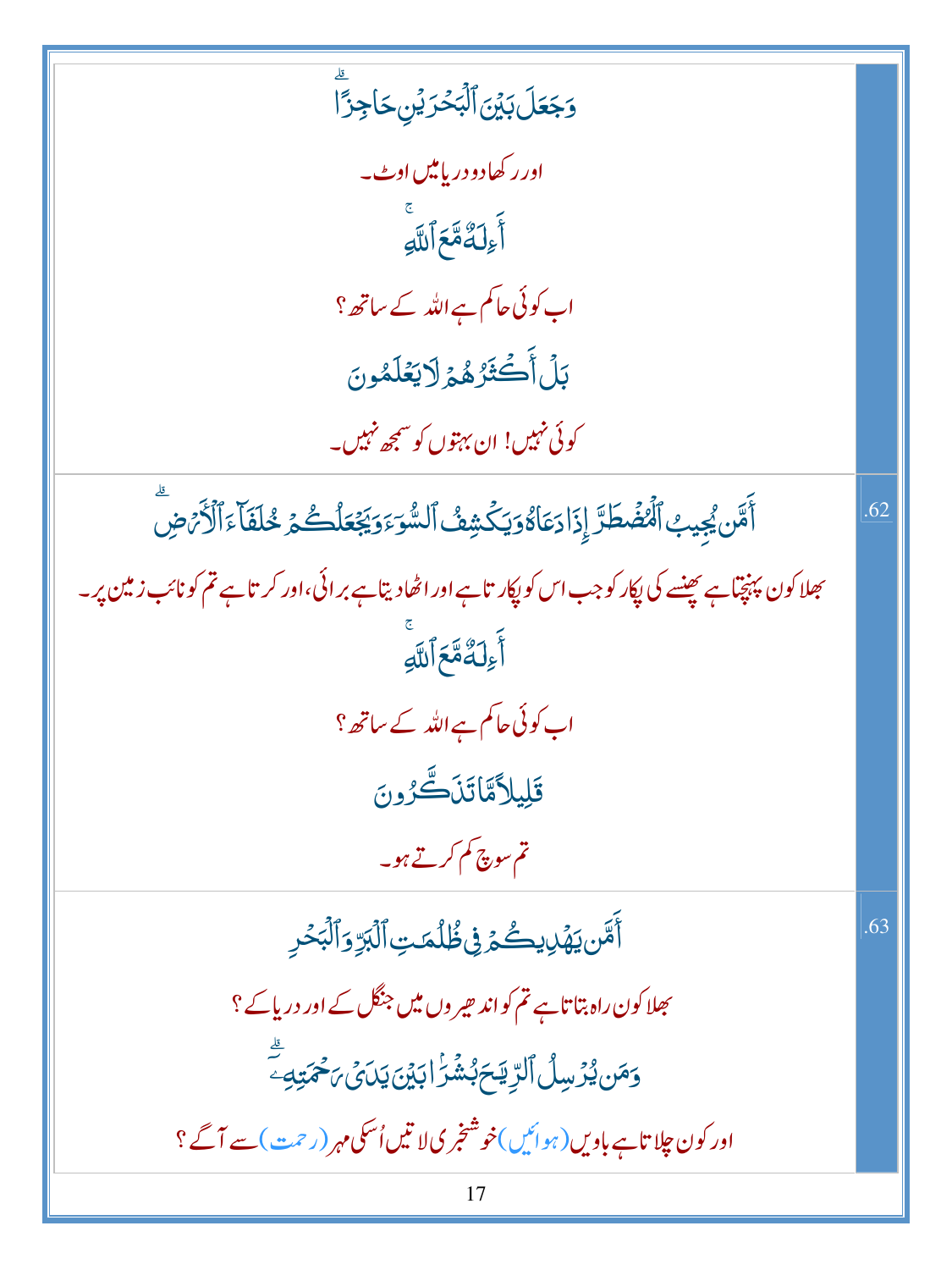| .<br>أَءِ <b>لَ</b> ةُمَّعَ ٱللَّهِ                                                     |     |
|-----------------------------------------------------------------------------------------|-----|
| اب کوئی حاکم ہے اللہ کے ساتھ؟                                                           |     |
| تَعَلَى ٱللَّهُ عَمَّائِشْرِكُونَ                                                       |     |
| اللہ بہت اُوپر ہے اس سے جو شریک بناتے ہیں۔                                              |     |
| أَمَّن يَبۡدَٰٓؤُاۡٱلۡـٰۡٓئَىۡ ثُمَّ يُعِيدُهُ                                          | .64 |
| <sup>م</sup> جلا کون سرے سے بناتاہے پھر اس کو دہر اتاہے؟                                |     |
| <u>و</u> َمَن <i>يَ</i> رَّرُنُّكُم مِّنَ ٱلسَّمَاءِوَٱلْأَيَّ ضِ                       |     |
| اور کون روزی دیتاہے تم کو آسان سے اور زمین سے ؟                                         |     |
| أَءِلَهُمَّعَ ٱللَّهِ                                                                   |     |
| اب کوئی حاکم ہے اللہ کے ساتھ؟                                                           |     |
| <i>ٞ</i> ۊ۠ڵۿٲڐ۠ۅٲٛڹ۠ۯۿٮؘؘٮؘػ۠ۮٳۣڹػۢٮٚ <i>ڎؙ</i> ۮڞڸۊؾ                                  |     |
| ٹو <sub>کہہ</sub> ،لاؤا پی سنداگر تم س <u>ے</u> ہو۔                                     |     |
| قُل لَا يَعۡلَمُ مَن فِى ٱلسَّمَوَاتِ وَٱلۡأَرۡىِ ۖ لَقَيۡبَ إِلَّا ٱللَّهَ             | .65 |
| ٹو <sub>کہہ</sub> ، خبر نہیں رکھتاجو کوئی ہے آسان اور زمین میں چھپی چیز کی، مگر اللّٰہ۔ |     |
| وَمَايَشُعُرُونَأَيَّانَ يُبۡعَثُونَ                                                    |     |
| اور ان کو خبر نہیں کب حلائے(زندہ کئے )حاکمیں گے ؟                                       |     |
| 18                                                                                      |     |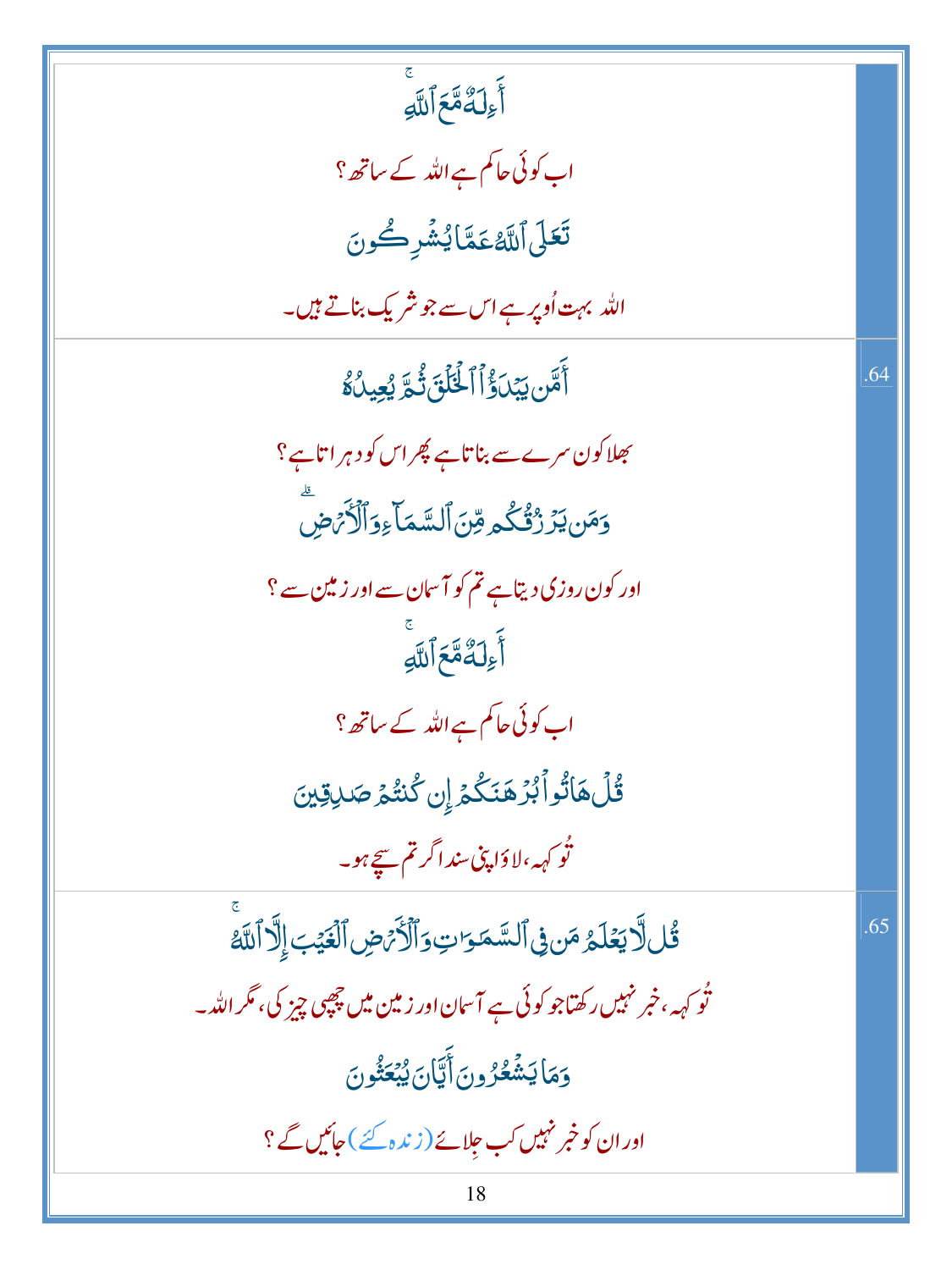| بَلِ أَدَّا بَاتَ عِلْمُهُمْ فِى ٱلْأَخِرَةِ                                                | .66 |
|---------------------------------------------------------------------------------------------|-----|
| بلکہ ہار گری اُن کی دریافت آخرت میں۔                                                        |     |
| ڹڶۿؗؗٙۿۄٙڣۣۺؘڮؖۄ <i>ؾ</i> ڹؖ                                                                |     |
| بلکہ ان کو د ھو کہ ہے اس میں۔                                                               |     |
| بَلْ هُمْ وِّنْهَا عَمُونَ                                                                  |     |
| بلکہ وہ اس سے اندھے ہیں۔                                                                    |     |
| وَقَالَ ٱلَّذِينَ كَفَرُوَٱ أَءِذَا كُنَّاتُرَ ابَّا وَءَابَآ وُّنَآ أَبِنَّا لَهُخُرَجُونَ | .67 |
| اور بولے وہ جو منکر ہیں، کیاجب ہم ہو گئے مٹی اور ہمارے باپ دادے، کیاہم کو زمین سے نکالناہے۔ |     |
| لَقَدۡ وَعِدۡنَا هَذَا أَخۡنُ وَءَابَآ وُٰنَاصِ قَبَل                                       | .68 |
| وعدہ مل چکاہے اس کاہم کواور ہمارے باپ دادوں کو آگے سے،                                      |     |
| إِنْ هَذَآ إِلَّآ أَسَطِيرُ ٱلْأَوَّلِينَ                                                   |     |
| اور کچھ نہیں، بیہ نقلیں ہیں اگلوں کی۔                                                       |     |
| قُلْ سِيرُواْ فِى ٱلْأَنْرَضِ فَأَنْظُرُواْكَيْفَ كَانَ عَقِبَةُ ٱلْمُجْرِمِينَ             | .69 |
| ٹو <sub>کہہ</sub> پھر وملک <b>میں تو</b> دیکھو کیساہو ا آخر گنہگاروں کا۔                    |     |
| <u>وَلَاتَخَزَنۡ عَلَيۡهِمۡ وَلَاتَكُن فِى ضَيۡنٍ مِّنَا يَمۡكُرُونَ</u>                    | .70 |
| اور غم نہ کھااُن پر اور نہ رہ خفگی میں ان کے داؤبنانے سے۔                                   |     |
|                                                                                             |     |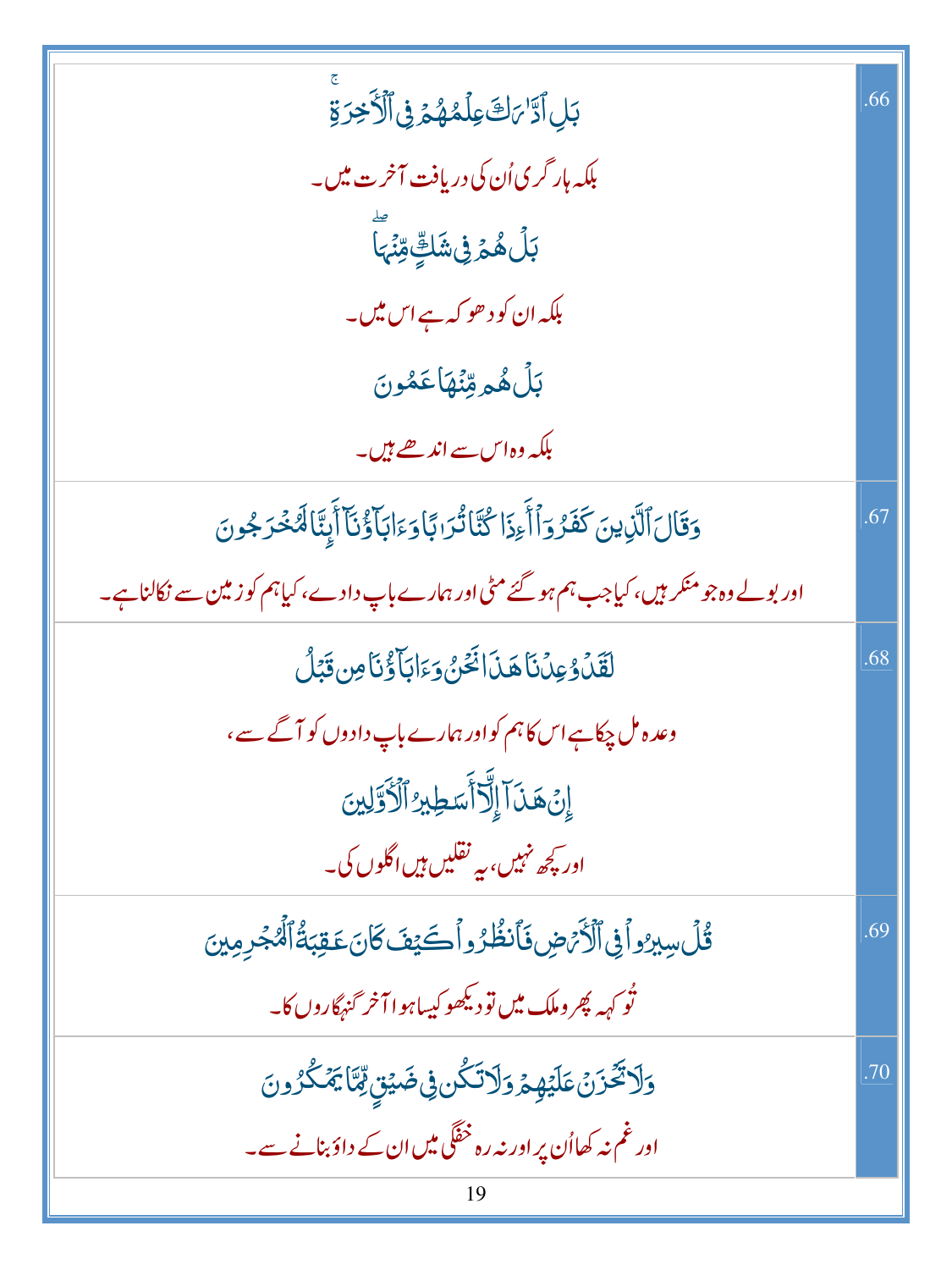| وَيَقُولُونَ مَتَىٰ هَذَا ٱلْوَعَلُ إِن كُنتُمَ صَلاِقِينَ                          | .71 |
|-------------------------------------------------------------------------------------|-----|
| اور کہتے ہیں، کب ہے پیہ وعدہ؟اگر تم سیچے ہو۔                                        |     |
| ۊ۠ڶ؆ۼۺ <sub>ؘڵ</sub> ٲؘۧڹؾػ۠ۅڹؘ <i>؆ؚ</i> ۣڡؘڶػ۠ڡڔڹ <i>ۼٙڞ</i> ۠ٲڷؘڗؚؠؾٙۺؾۼڿڵۅڹ     | .72 |
|                                                                                     |     |
| وَإِنَّ مَبَّلَكَ لَذُوفَضَلٍ عَلَى ٱلنَّاسِ وَلَكِنَّ أَكْثَرَهُمْ لَا يَشْكُرُونَ | .73 |
| اور تیر ارب توفضل رکھتاہے لو گوں پر ، پر اُن میں بہت شکر نہیں کرتے۔<br>'            |     |
| <i>ۮ</i> ٳؚڹؖٞ؆ڹۜ۠ڬٵڸؘؾ۬ڶۿ؋ٵڐؙػؚڽ۠۠ڞٮ۠ٱۏ؇ۿۿۯ؋ڡؘٲؽؙڂڵؚڹؙۏڹ                           | .74 |
| اور تیر ارب جانتاہے جو حچپ رہاہے اُن کے سینوں میں،اور جو کھولتے ( ظاہر کرتے ) ہیں۔  |     |
| وَمَامِنٌ غَآيِبَةٍ فِى ٱلسَّمَآءِ وَٱلۡأَرۡضِ إِلَّا فِى كِتَبِ مُّبِينِ           | .75 |
| اور کوئی چیز نہیں جو غائب ہو آسان وزمین میں، مگر ہے تھلی کتاب میں۔<br>۔             |     |
| ٳؚڹۜ۠ۿؘڹؘٳٳٱڷڤؙۯۦٙٳڹؾؘڨ۠ؗڞؗٵٙڸڹؽؘۣٳ۪ۺڹۦؠۣڸڶٲۚڂۘڠؘۯٳٱڷڕؽۿؽ؋ۣۑڮؿؘػڸڡ۠ٛۅڹ              | .76 |
| یہ قر آن ساتاہے بنی اسر ائیل کواکثر، جس میں وہ پھوٹ (اختلاف کر) رہے ہیں۔            |     |
| <u>ڔٙٳ</u> ڹٚؖڡ۠ڟؙ <i>ڐؙؽ</i> ۅ <i>؆ڂۮٙڐ۠</i> ڷؚڵڡ۠ٷٙڡڹۣێڹ                          | .77 |
| اور بیہ سو جھ ( ہد ایت ) ہے،اور مہر (رحمت ) ہے ایمان والوں کو۔                      |     |
| ٳۣڽٞٙۥۜڹؓڶڰؘؠؘڠۛٞۻؚۥؘڹؽۡڹٞۿۄۼؚ۠ڬٛڡؚڢؗۨ                                              | .78 |
| تیر ارب ان میں فیصلہ کرے اپنی حکومت سے،                                             |     |
| 20                                                                                  |     |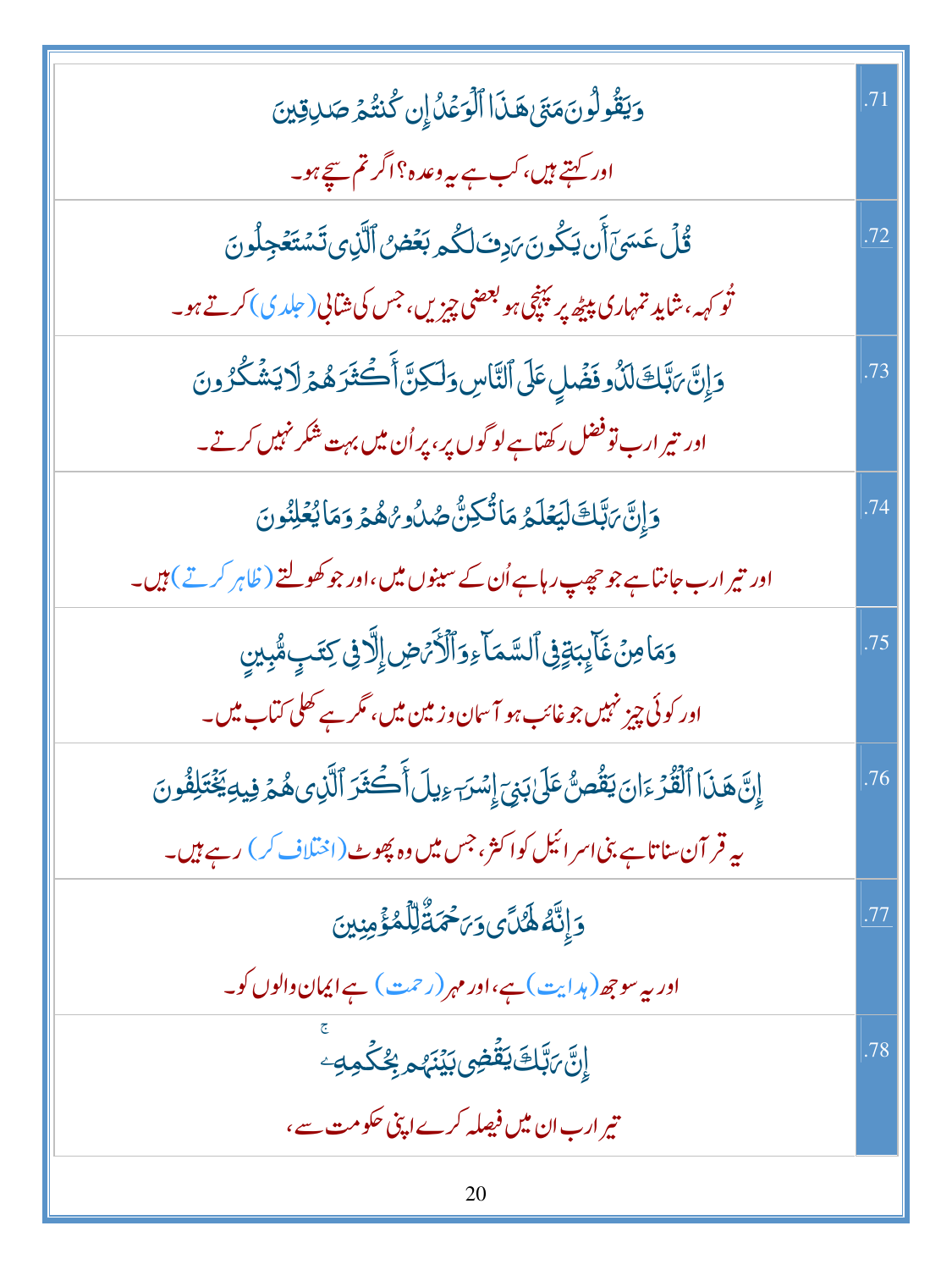| وَهُوَ ٱلۡعَزِيزُ ٱلۡعَلِيمُ                                                                    |     |
|-------------------------------------------------------------------------------------------------|-----|
| اور وہی ہے زبر دست سب جانتا۔                                                                    |     |
| فَتَوَكَّلُ عَلَى أَللَّهِ                                                                      | .79 |
| سونو بھروسہ کراللہ پر۔                                                                          |     |
| إِنَّكَ عَلَى ٱلْحَقِّ ٱلْمُبِينِ                                                               |     |
| بیشک تُوہے صحیح کھلی راہ پر۔                                                                    |     |
| إِنَّكَ لَا تُسْمِعُ ٱلْمَوْنَ وَلَا تُسْمِعُ ٱلصُّمَّ ٱلدُّعَآءَ إِذَا وَلَّوۡ أَمُّلۡ بِرِينَ | .80 |
| تُونہیں ساسکتامُر دوں کو،اور نہیں ساسکتابہر وں کو پکار جب پھریں( بھاگیس) پیپٹھ دے( پھیر) کر۔    |     |
| وَمَآ أَنتَ بِهَدِى ٱلۡعُمۡىِ عَن ضَلَلَتِهِمۡ                                                  | .81 |
| اور نہ تود کھاسکے اند ھوں کو، جب راہ سے بچلیں (پچسلیں ) ۔                                       |     |
| ٳۣڹڗ۠ٞٮۺڡؚڂٳٳؖڐڡؘڹؽۏٟۘ۠ٙڡؚڽ۠؋ٟٙٵؾڗؚڹؘٲڡؘۿۄۺ۠ۺڸڡ۠ۅڹ                                              |     |
| تُونوسنا تاہے اُس کو جویقین رکھتاہو ہماری باتوں پر ،سووہ حکم بر دار ہیں۔                        |     |
| وَإِذَا وَقَعَ ٱلْقَوْلُ عَلَيْهِمْ أَخْرَجْنَا هُمْ دَالَّيْةً مِّنَ ٱلْأَمْهِنِ               | .82 |
| اور جب پڑچکے گی اُن پر بات، نکالیں گے ہم اُن کے آگے ایک جانور زمین سے،                          |     |
| تُكَلِّمُهُمَّ أَنَّ النَّاسَ كَانُو أَبَايَتِنَالَا يُوقِنُونَ                                 |     |
| اُن سے با تیں کر یگا،اس واسطے کہ لوگ ہماری نشانیاں یقین نہ کرتے تھے۔                            |     |
| 21                                                                                              |     |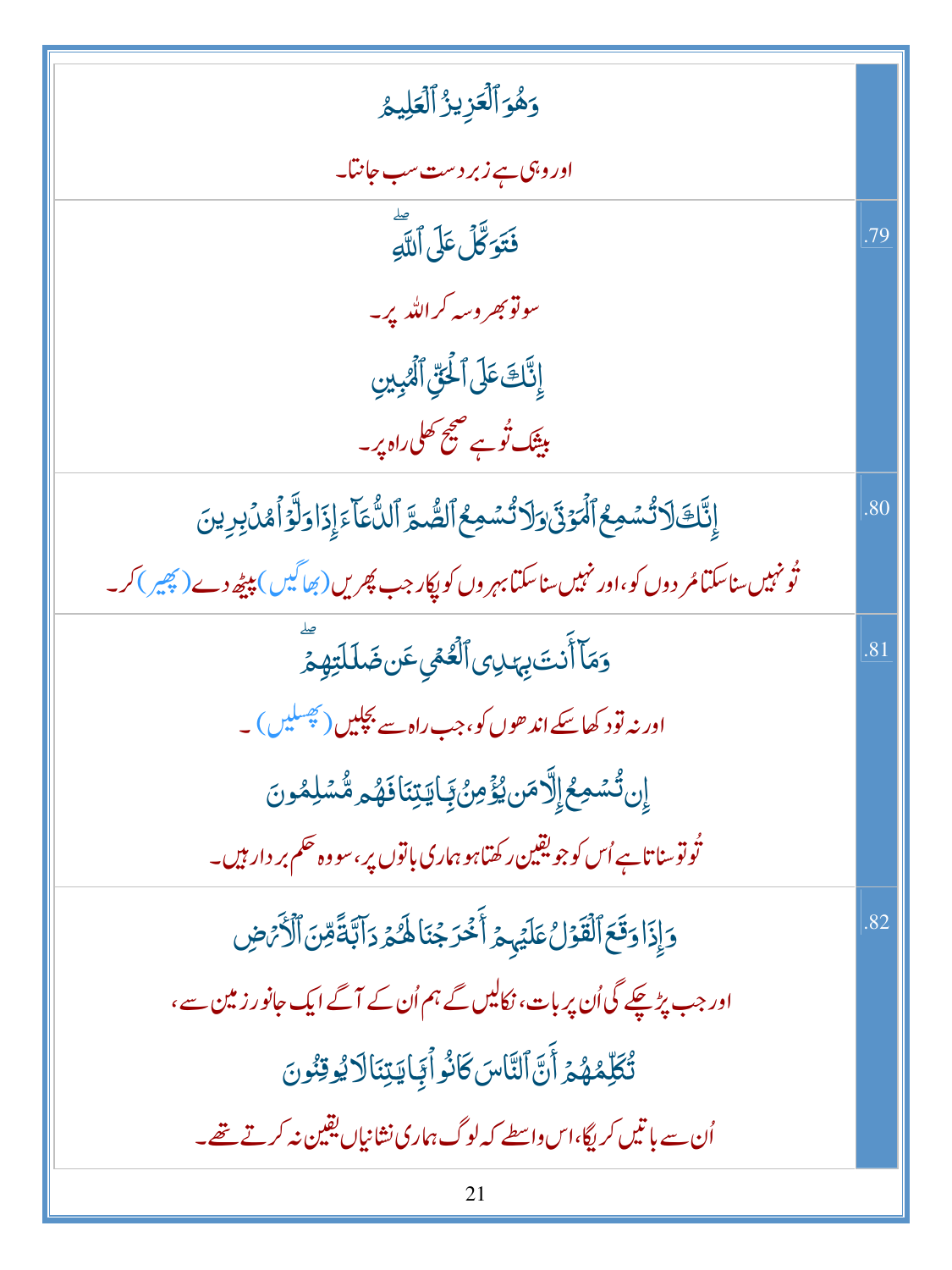| <u>ۅ</u> ٙؾۯٙۄؘڬؘۺۢۯڝڝڴڵؚٲ۠ڡۜٞۊٟڡؘۯٙڲٵ <sup>ڒ</sup> ۣۻۜ؋ڮػڷۣۨٮٜ۠ڣؘ۪ٳؾڗڹٲڡؘۿ۠ۄ۫ؽۄۯؘڠۄڽ                    | .83 |
|----------------------------------------------------------------------------------------------------------|-----|
| اور جس دن گھیر بلائیں گے ہم ہر فرقے سے ایک دَل(گر وہ)،جو جھٹلاتے تھے ہماری باتیں                         |     |
| پھراُن کی مثل بٹے (درجہ بند کی ہو) گی۔                                                                   |     |
| <i>ڂۊ۠ۜڹ</i> ٙٳؚؚۮؘٳڿۜآۦ۠ۏۊؘڶڶٲۘڂؘڷؘؖڹؙتُ۠۠۠ <sub>ڡ</sub> ڲؚٲؾؾؚ                                         | .84 |
| یہاں تک کہ جب آپنیچے، فرمایا، کیوں تم نے حہٹلائیں میر کی باتیں؟                                          |     |
| دَلَمَ تُحِيطُواْبِهَاعِلْمَّاأَهَّاذَاكُنتُمَ تَعُمَلُونَ                                               |     |
| اور آناچکی تھیں تمہاری سمجھ میں، پاکہو کیاکر تے تھے۔                                                     |     |
| وَوَقَعَ ٱلْقَوْلُ عَلَيْهِم مِمَاظَلَمُو أَفَهُمْ لَا يَنطِقُونَ                                        | .85 |
| اور پڑھ چکی ان پر بات،اس واسطے کہ انہوں نے شر ارت کی، سووہ <u>پ</u> چھ نہیں بولتے۔                       |     |
| أَلَمُ يَرَوۡأَأَنَّاۖ جَعَلۡنَاۚ ٱلَّيَٰٓلَ لِيَسۡكُنُواۡ فِيهِوَٱلنَّهَآٰءَ مُبۡصِرًاۚ                 | .86 |
| کیانہیں دیکھتے، کہ ہم نے بنائی رات کہ اس میں چین پکڑیں اور دن بنایاد کیھنے کو۔                           |     |
| إِنَّ فِي ذَٰ لِكَ لَأَيَتٍ لِقَوْمٍ يُؤْمِنُونَ                                                         |     |
| البتہ اس میں نشانیاں ہیں ان لو گوں کو جو یقین کرتے ہیں۔                                                  |     |
| وَيَوۡمَ يُنفَخۡ فِى ٱلصُّورِ فَفَزِعَمَن فِى ٱلسَّمَوَاتِ وَمَن فِى ٱلۡأَرۡصَٰى إِلَّا مَن شَآءَ ٱللَّه | .87 |
| جس دن پھو نکاحائے نر سنگا، تو گھبر احائے جو کوئی ہیں آسان اور زمین میں ، مگر جس کواللہ چاہے۔             |     |
| 22                                                                                                       |     |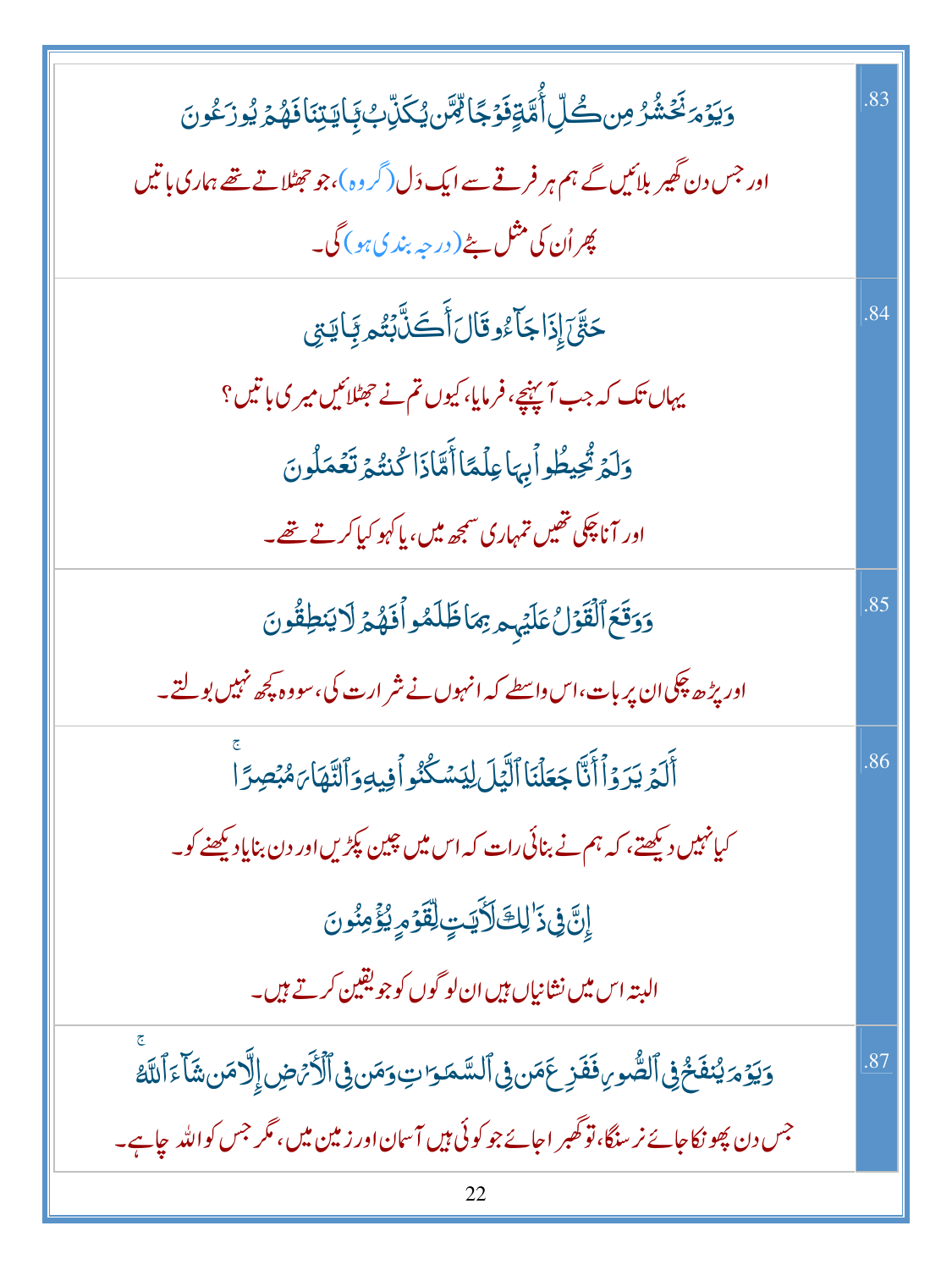| <u>وَكُلُّ</u> أَتَوَّهُ َ <sup>ا</sup> خِرِينَ                         |     |
|-------------------------------------------------------------------------|-----|
| اور سب چلے آئیں اس کے آگے عاجز کی سے۔                                   |     |
| وَتَرَى ٱلْجِبَالَ تَحۡسَبُهَاجَامِدَةَۚوَهِىَ تَمُرُّ مَرَّ ٱلسَّحَابِ | .88 |
| اور تو دیکھاہے پہاڑ، جانتاہے وہ جم رہے ہیں،اور وہ جلیں گے جیسے چلے بدل۔ |     |
| ڞؙ <i>ڹ۫ٙڂ</i> ٲڷڶ <i>ۊ</i> ٲڷۜڶۣؠؘؖٲڷؘۘۘڠٙڽؘڴڶۜۺؘٛۦٟۨ                  |     |
| کاریگر کی اللہ کی، جس نے سادھی ہے ہر چیز۔                               |     |
| إِنَّهُ خَبِيرُ' مَاتَفَعَلُونَ                                         |     |
| اس کو خمر ہے جو تم کرتے ہو۔                                             |     |
| <b>مَن جَآءَبِٱلْحَسَنَةِفَلَهُ خَبْرٌ مِّنۡمَ</b> ا                    | .89 |
| جو کوئی لا یا بھلائی تواس کوملناہے اس سے بہتر۔                          |     |
| <mark>وَهُمِ رِّن فَزَعٍ يَوۡ</mark> مَبِنِ ءَامِنُونَ                  |     |
| اور ان کو گھبر اہٹ سے اس دن چین ہے۔                                     |     |
| <u>و</u> َمَن جَأْءَبِٱلسَّيِّئَةِفَكُبَّتُ وُجُوهُهُمَّ فِى ٱلتَّارِ   | .90 |
| اور جو کوئی لا پابر ائی، سواوند ھے ڈالے ہیں ان کے منبہ آگ میں۔          |     |
| هَلۡ يُجۡزَوۡنَ إِلَّامَا كُنتُمۡ تَعۡمَلُونَ                           |     |
| وہی بدلہ پاؤگے جو <u>پ</u> چھ کرتے تھے۔                                 |     |
|                                                                         |     |